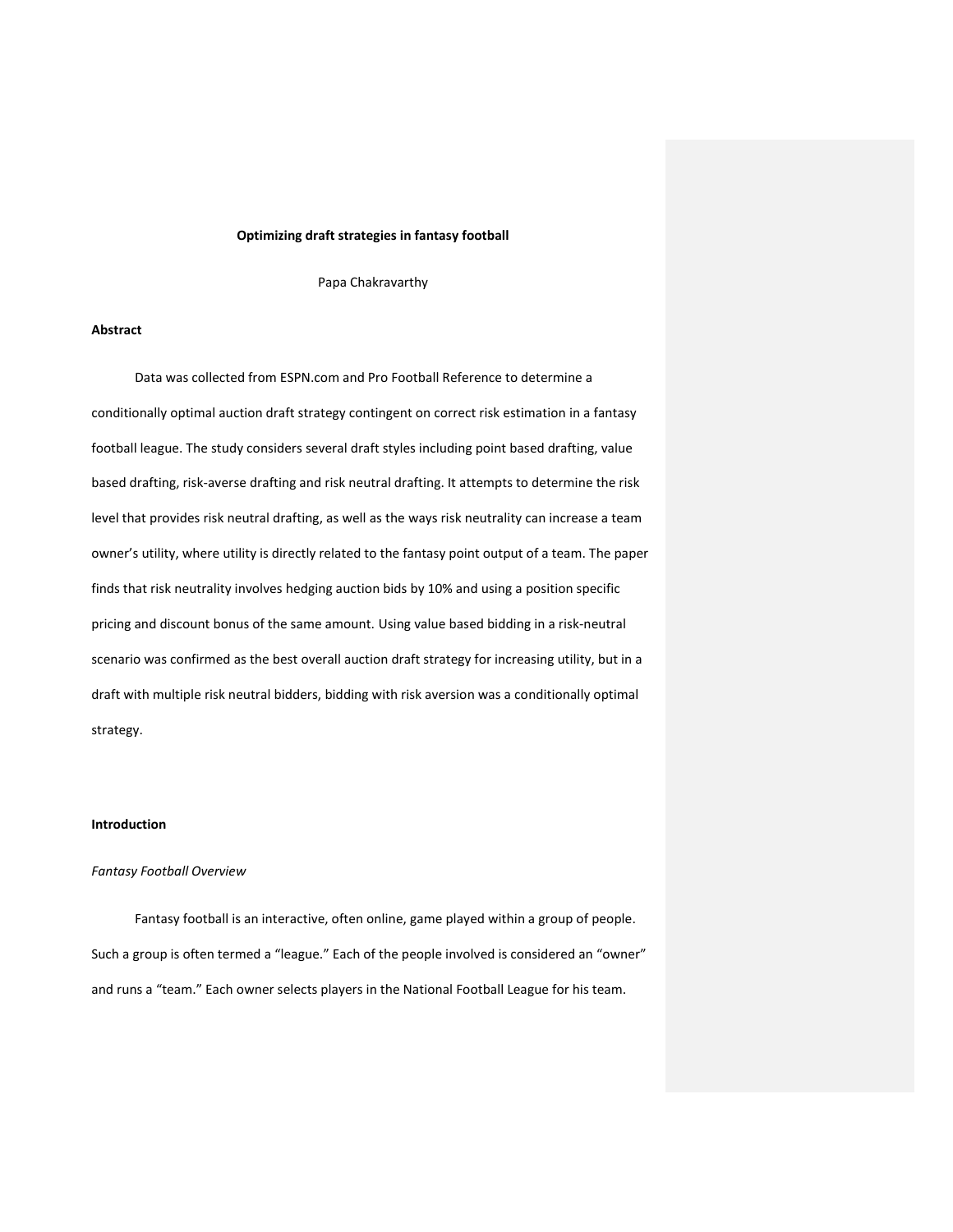Based on the performance of those players in real games against NFL opponents, each owner receives points for his team. The number of points received depends on the conditions of the league, but as a rule, better players earn their owners more points. The more points a team receives, the more likely a team is to win its league, which may earn its owner money or simply bragging rights.

#### *League Format*

Even with a superficial understanding of the game, it is immediately apparent that obtaining the best players provides an owner with the best chance to increase his utility by winning. Acquiring players occurs just prior to the beginning of the NFL season in a process known as a draft. Most leagues do this draft online using a draft engine, often through ESPN.com or Yahoo's Fantasy Football portal. These drafts are separated into two major categories: snake and auction. A snake draft requires a random number generator to predetermine draft order for every team in the league. Then, each team makes a player selection in that defined order. The process is repeated, but in alternating forward and reverse order until every team has a full roster. This type of draft is currently very popular but that number is trending downwards in favor of the more complex auction draft.

In an auction draft, owners are again randomly defined in an order, but instead of selecting players in that order, owners nominate players. Then, each team bids on those players in a slightly modified English auction. Whichever owner bids highest retains that player for the year. In this internet-driven age, every owner has similar information about each player. Moreover, the online draft portal provides an estimated valuation for the player. This English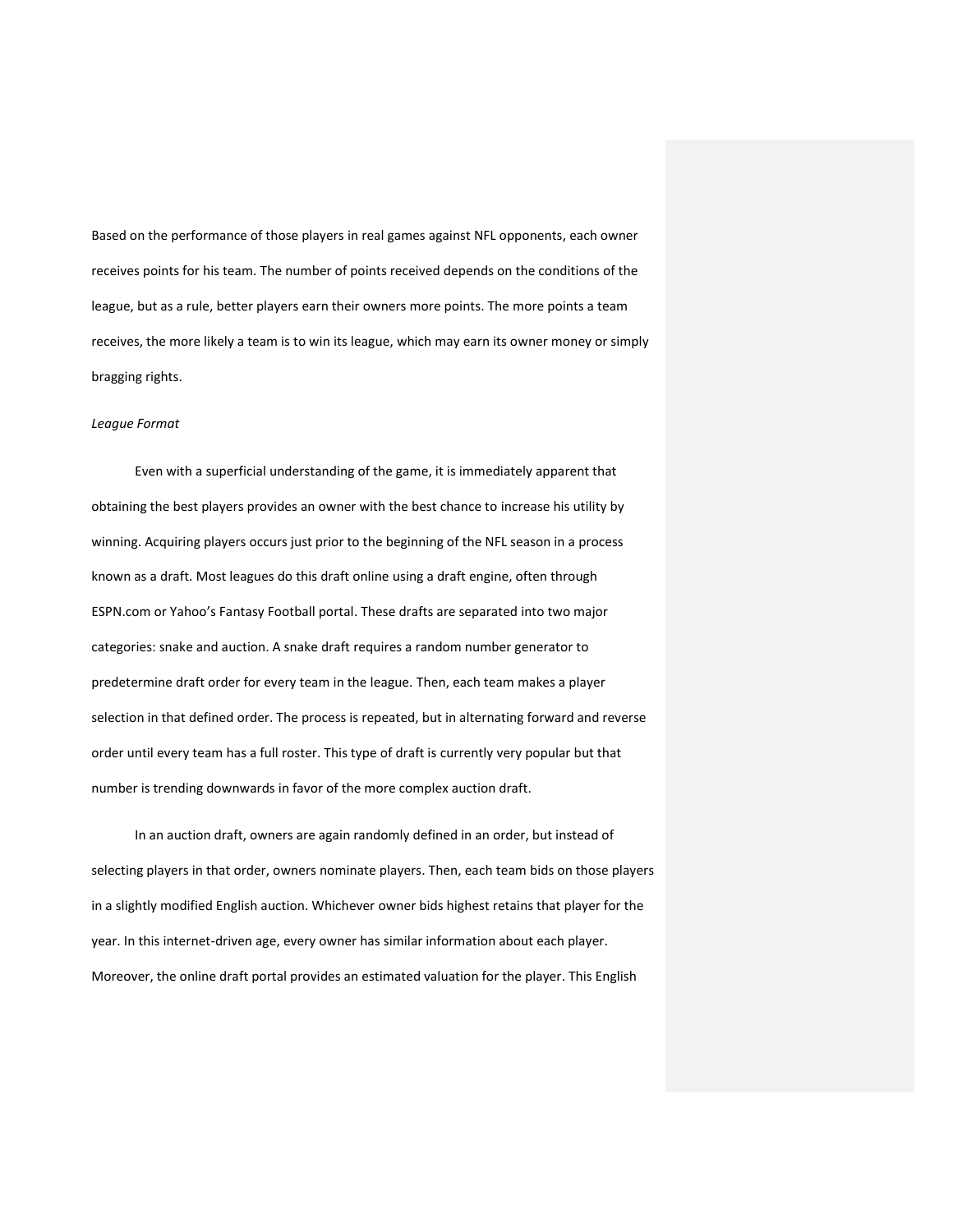auction has some important distinctions from a standard auction. Because each owner needs to fill his roster, the draft consists of a series of auctions which affect one another. Finally, each owner has a salary cap, a number set by the league to protect parity and prevent one owner with more money from buying all of the best players.

#### *Draft Strategy*

In order to understand a draft strategy, one must understand the rules of a league. For this analysis, I used standard league rules and a league of ten teams. Each team needs to fill its roster with several positions, within a salary cap set at \$200, the default setting for ESPN leagues. The positions included are quarterback, running back, wide receiver, and tight end. A team will generally draft two quarterbacks, three running backs, five wide receivers, and two tight ends, but each team can draft a maximum number of three quarterbacks, four running backs, six wide receivers and three tight ends. Of these players, a team can only earn points for one quarterback, two running backs, three wide receivers, and a tight end. The remainder of a team's roster makes up its "bench." Players may be interchanged by the owner between the starters and the bench in between games due to performance, injury, or any other reason. Points are earned for passing, rushing, and receiving touchdowns (each is worth 6 points); passing yards (0.04 points); and rushing and receiving yards (0.1 points). Points are lost for interceptions thrown (-2 points). These rules are the standard rules for ESPN Fantasy Football, and therefore, applicable to many leagues.

### **Question**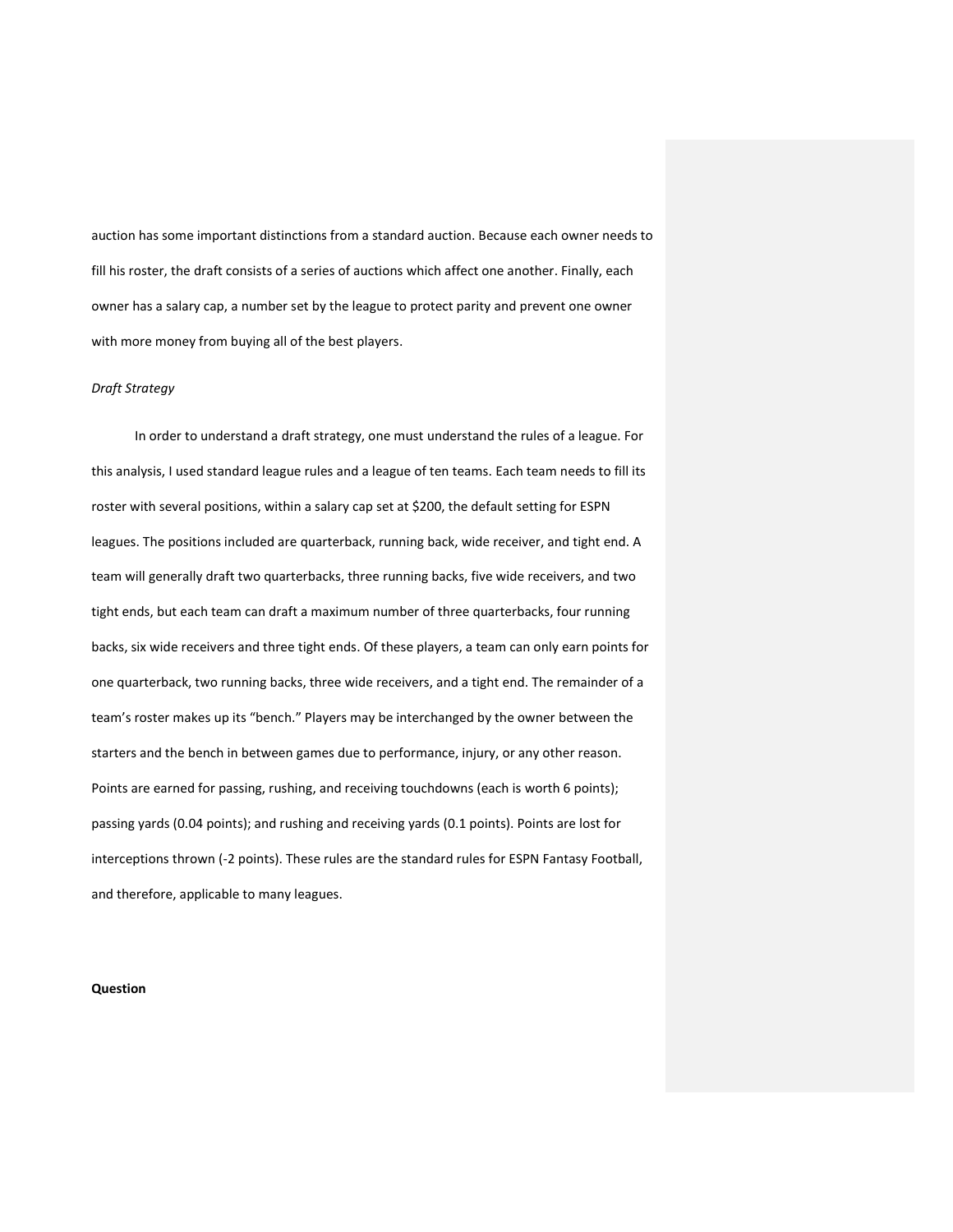### *Rationality*

This study will focus on the rationality of the draft strategy of each owner in an auction draft, and whether it is possible to define a conditionally optimal draft strategy. A rational strategy for one owner is playing to maximize only his own utility function. A utility function is denoted as follows:

$$
U(0wner_i) = prob[P(Team_i) \ge P(Team_j)] \quad for all j
$$

*Owner<sup>i</sup>* and *Team<sup>i</sup>* refer to an owner and his team and *P(Teami)* is the number of fantasy points produced by Team; while Team; is another team in the league. Thus, in order for an owner to maximize his utility, he must win his league.

All the strategies this paper will discuss are based on maximizing utility, or more clearly, maximizing a fantasy team's expected point output, thereby increasing the probability that the team wins its league. It is crucial to recognize that increasing mean points is not necessarily the same as increasing utility. For example, injuries provide risk that could decrease probability of winning, despite an increased mean. There are multiple possible sources of bias for draft strategies, including owners having favorite players and teams. Most individuals who play fantasy football follow the NFL and have a favorite team, so bias toward those players should be balanced among owners in a league. This study does not consider personal biases in the drafting of a team, only utility.

*Risk*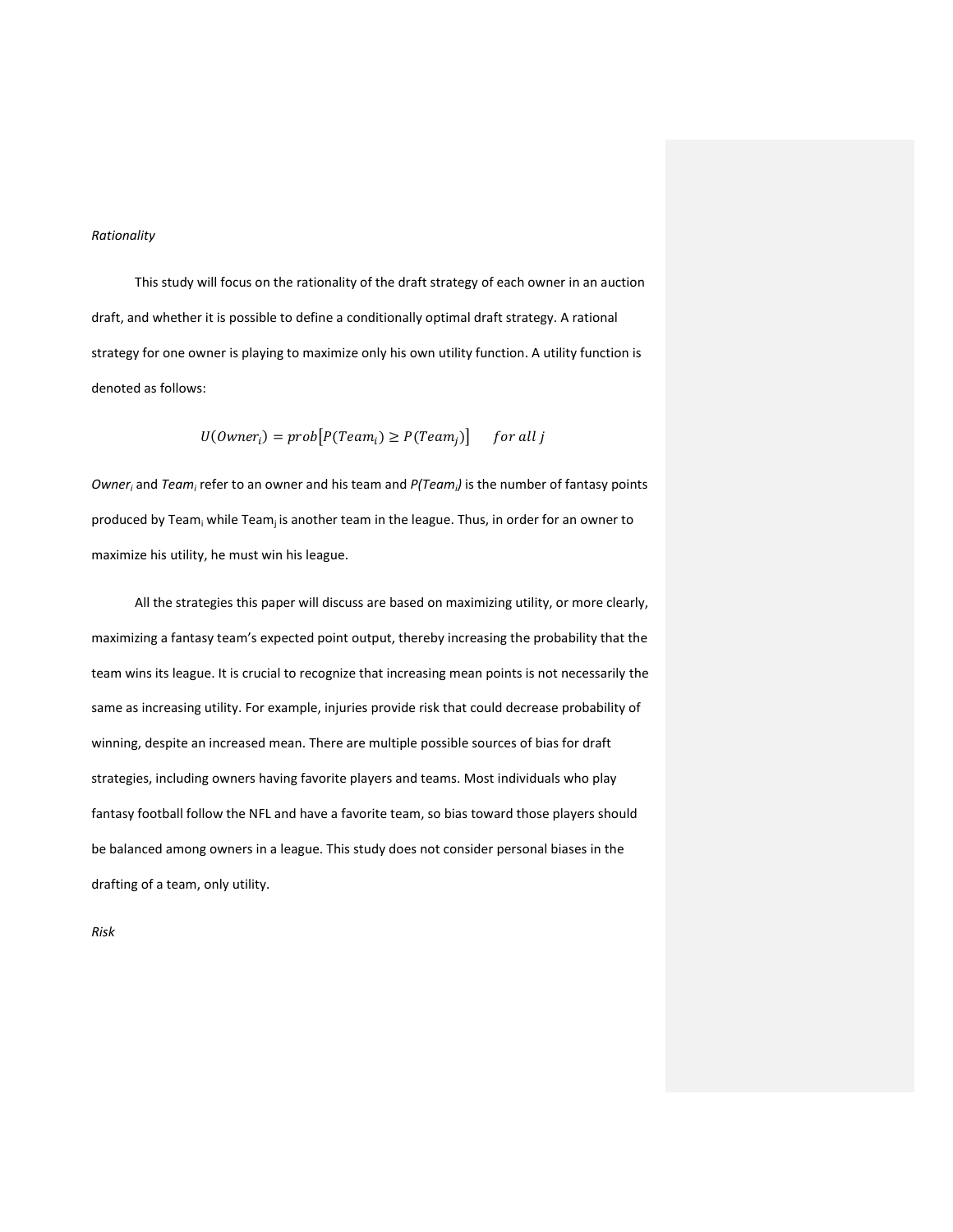An initial review seems to suggest owners currently draft with very high amounts of risk aversion. They over spend on low performing bench players and under spend on high performing all-star players. Risk aversion, in theory, is a valid strategy, considering the various ways players can lose value. Injuries, like the one that afflicted Dallas Clark during the 2010-11 season, can render a player valueless for the majority of a season. Performance can be surprisingly poor, like that of Ryan Matthews the same season. Trades can occur, decreasing a player's value, as what happened with Randy Moss in week four of the same season. However, being overly risk-averse can hurt a team and lead to a decreased probability of victory. For that reason, this study looks to find the actual risk of drafting a given player.

### *Other Questions*

Another question could arise on the basis of the nomination system discussed earlier. In fact, the nomination aspect of an auction draft is an opportunity for owners to manipulate the system, but in practice, that does not occur. Instead, I found that owners tend to nominate players in order of highest expected return. This is because the owner who nominates a player in this system has a slight edge in retaining that player for the season. Owners must bid in onedollar increments, providing an edge to the nominating owner for obtaining players with fractional value. An owner can nominate a player valued at \$1.50, place an initial bid of one dollar, and expect no other owner to bid, given the winner's curse at a price of two dollars--a loss of fifty cents in value. In the auction system, the player was awarded to the owner with the highest valuation. The price level is always rounded down.

### *Draft Strategies*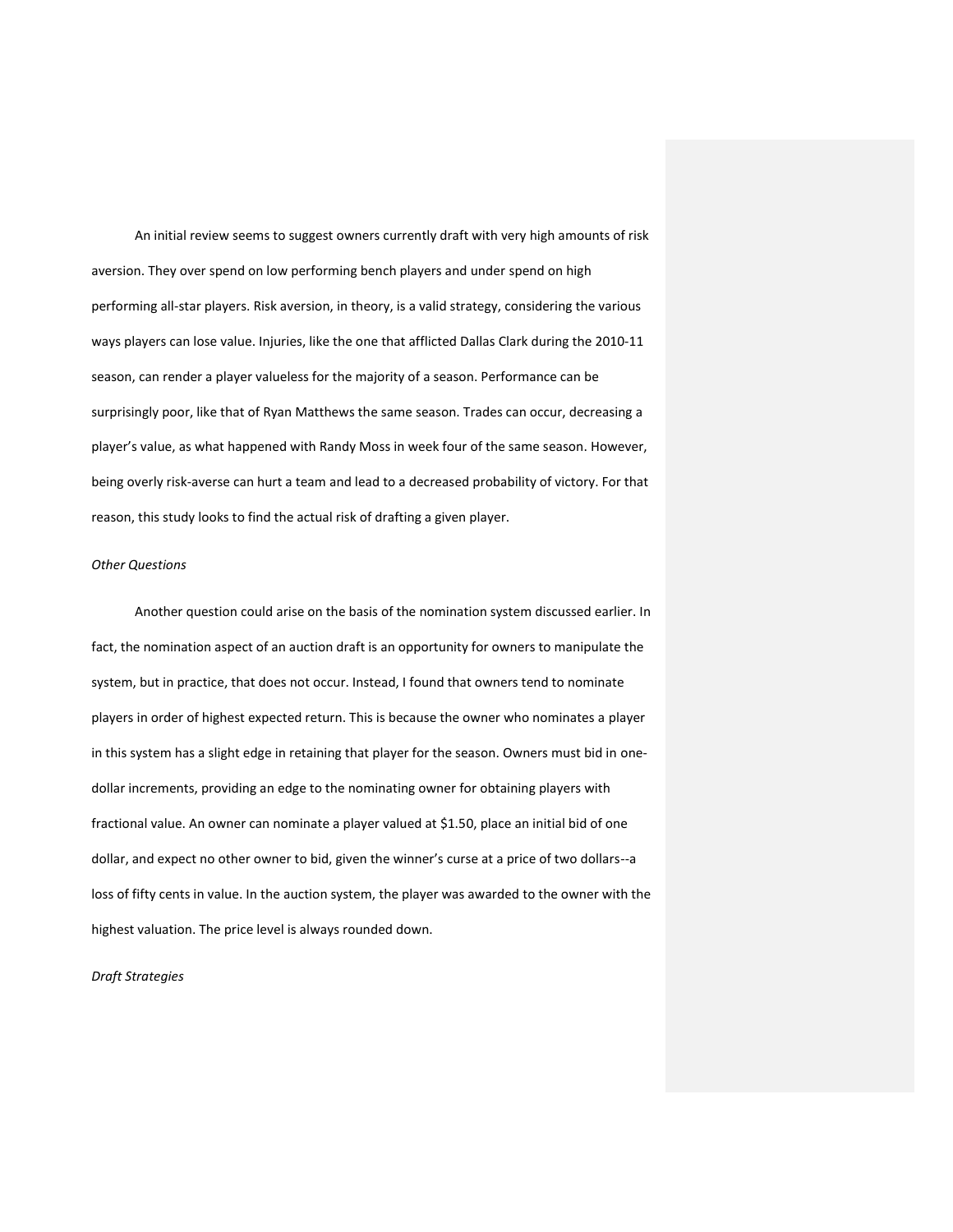There are many feasible draft strategies in a fantasy football draft. In fact, many of them are combinations of a few basic ideas. The first, and simplest, is to draft the best viable player available. The term "viable fantasy player" generally refers to a player expected to play in all 16 games in a season and contribute a meaningful number of points to a team. Alternatively, there are players who will not contribute and are nonviable. The best viable player is the one most likely to earn an owner the most points. The bidding function used to determine a bid in this format is as follows:

$$
V(X_i) = P(X_i) * \left(\frac{Budget}{P_{necessary}}\right) * (1 - R)
$$

V(*Xi*) is the bid valuation, *P(Xi)* is the point output for player *i* of position *X*, *Budget* is the \$200 (in most leagues) salary cap, *Pnecessary* is the number of points required to win and *R* is the risk aversion factor.

While most of the above values are self-explanatory, the risk aversion factor may be difficult to understand. In general, risk aversion refers to trading variance in exchange for the mean. For example, a risk-averse investor would prefer a stock giving a return of mean 100 and variance 10 to a stock giving a return of mean 105 and variance 20 due to the latter stock's possibility of a very low return, whereas a risk neutral person would accept the second stock due to its higher mean return. A risk seeking person would also take the second stock because he enjoys the thrill of a risk. We will not consider this type of strategy. In fantasy football drafts, the same idea holds. A risk-averse owner will not bid for very talented players; instead he will win players who are in the next tier, but still fantasy starters. Meanwhile, a risk neutral owner will buy the best players, but because of the salary cap structure, he will be unable to bid on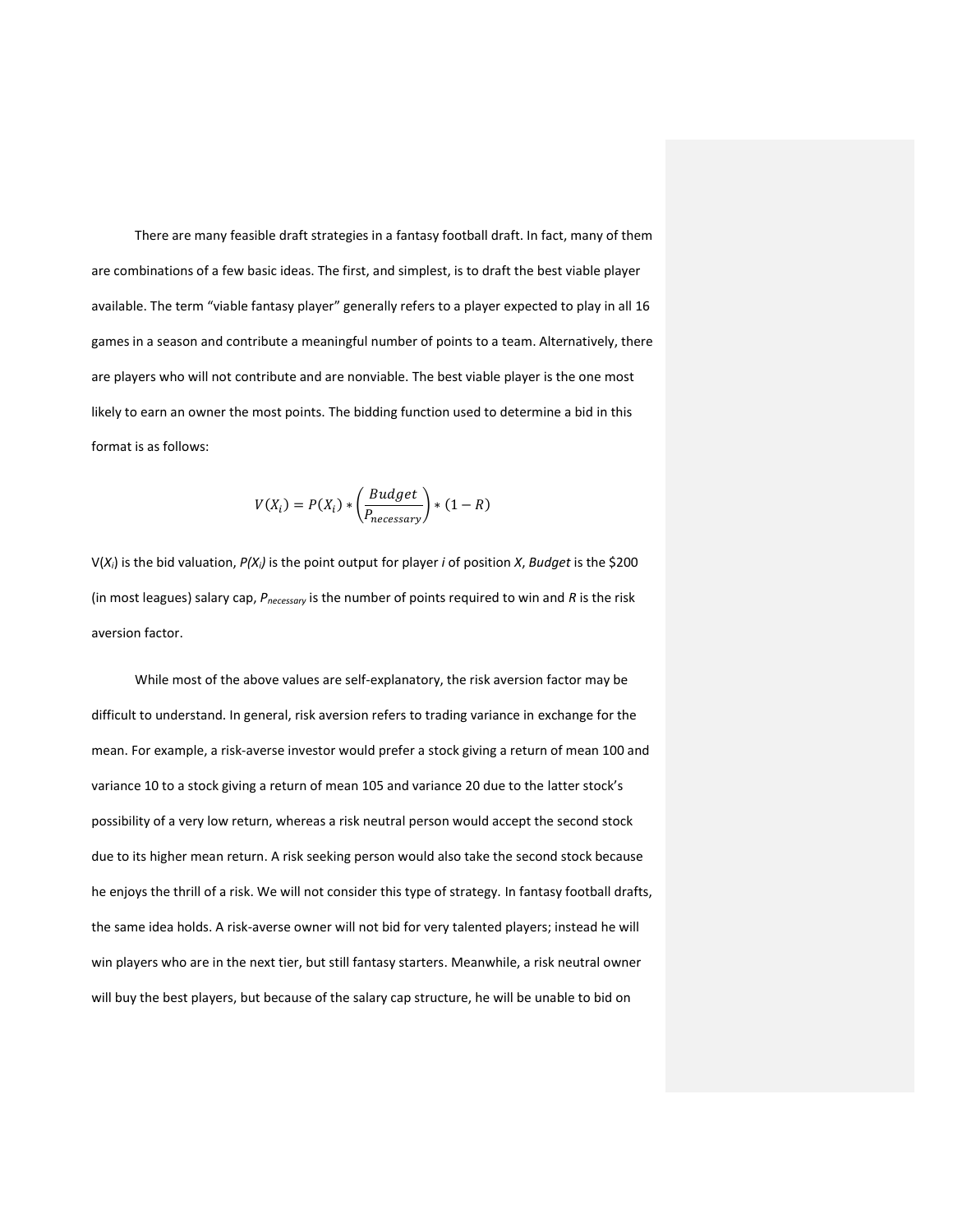any second tier players, and will be forced to fill the remainder of his roster with replacementlevel players. This allows a risk-averse owner to have a roster full of players near the median of the fantasy viable player pool, whereas a risk neutral owner has players from both extremes of the pool. In this manner, even though a risk neutral owner has a higher possible mean fantasy point output, a risk-averse owner has low variance in output.

The method by which this is applied to models of bidding is based on the fact that riskaverse owners can afford to bid lower than risk neutral owners consistently, and rely on the salary cap to prevent riskier owners from bidding on players near the median of the player pool. In this manner, we can discount all valuations by a certain risk aversion coefficient, with the expectation that the fact that better players are bid upon first and the salary cap will take effect on risk neutral teams. A higher *R* means the owner is more risk-averse, and his bid is discounted more due to said risk.

The second draft strategy requires meeting the needs of the team. Every team needs to fill out the roster spots mentioned above. This draft strategy requires choosing players that will start for your team and spending less money on other players. When combined with pointbased drafting, it combines the strength of the two systems in a logical way. The bid valuation appears as follows:

$$
V(X_i) = \begin{cases} P(X_i) * \left(\frac{Budget}{P_{necessary}}\right) * (1 - R), & \text{if } T(X) \leq j - 1 \\ 1, & \text{otherwise} \end{cases}
$$

*T(X)* is a function that provides the amount of players in a given position *X* on the team already. It is important to note that the minimum value of a player is \$1, which is the source of cost of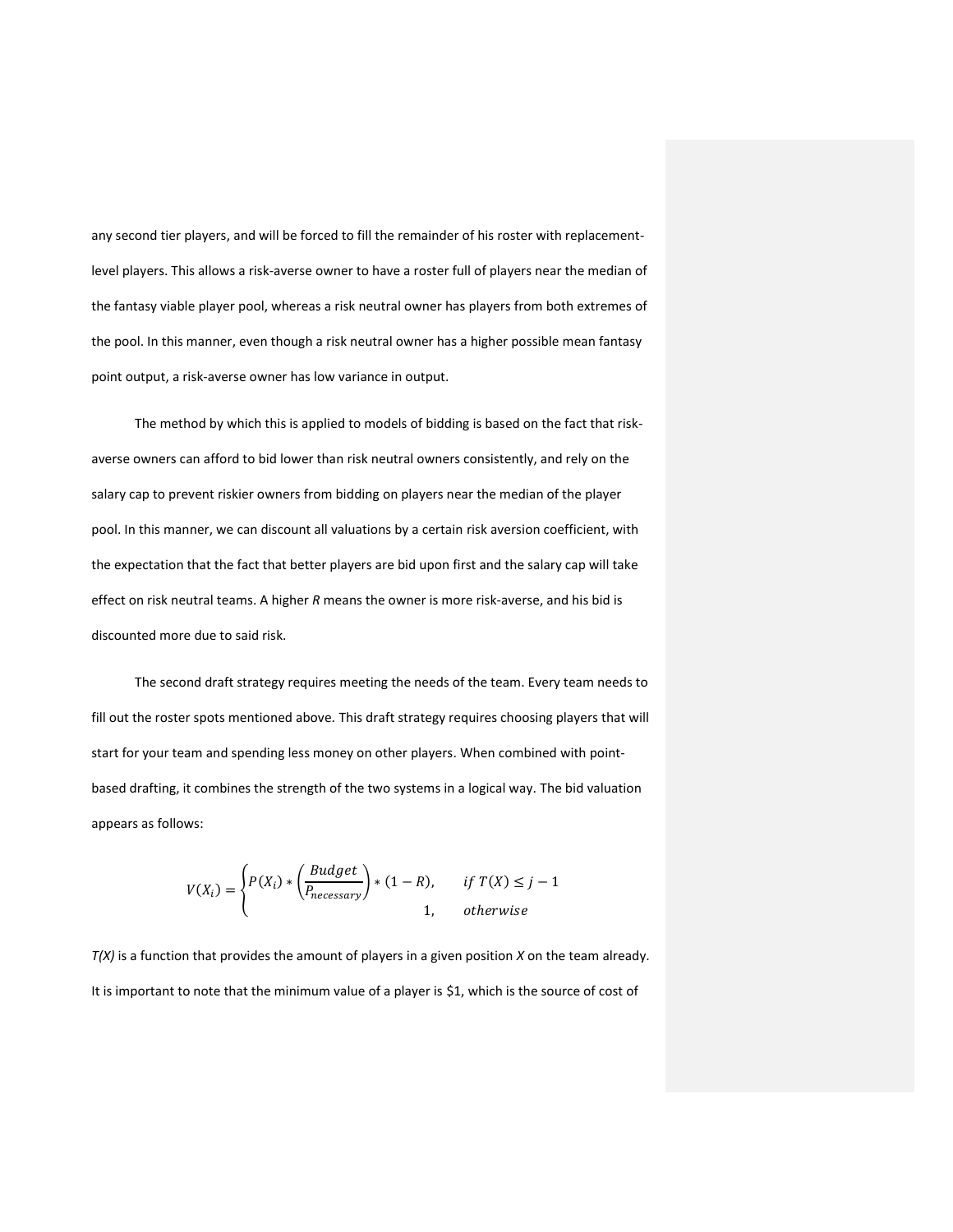the *j*<sup>th</sup> player drafted. Depending on the sophistication of the point influences, there can be more gradations for value changes. An example of greater positional influences would include a pricing factor as follows:

$$
V(X_i) = \begin{cases} P(X_i) * \left(\frac{Budget}{P_{necessary}}\right) * (1 - R) * (Price \: Bonus), & if \: T(X) \le 1 \\ P(X_i) * \left(\frac{Budget}{P_{necessary}}\right) * (1 - R) * (Price \: Discount), if \: T(X) \le j - 1 \: and \: T(X) > 1 \\ 1, & otherwise \end{cases}
$$

In this case, the *Price Bonus* term is meant to provide increased value to players who would be the owner's first at a given position. The *Price Discount* is the inverse of the *Price Bonus* and decreases a player's value in order to save money and allow for drafting a full 12-player roster. This intuitively makes sense, but provides an example of a possibility for winner's curse that may cause loss of value. The hybrid without price bonuses is the most popular draft strategy currently in use (Fry, Lundberg and Ohlmann 2007) in a fantasy league, but many owners shade their bidding in the manner of pricing bonuses. In fact, this strategy is often used for actual drafts in the NFL and the NBA, leagues when drafted players are expected to step in and contribute immediately

The draft strategy this paper works with most is called Value Based Drafting (VBD) (Bryant 2001). VBD considers a player's point output, but rather than comparing that number to zero as a point based draft strategy would use, it compares that number to the baseline output, or replacement level, for his position. VBD suggests a bid as follows:

$$
V(X_i) = [P(X_i) - P(X_r)] * \left(\frac{Budget}{P_{necessary}}\right) * (1 - R)
$$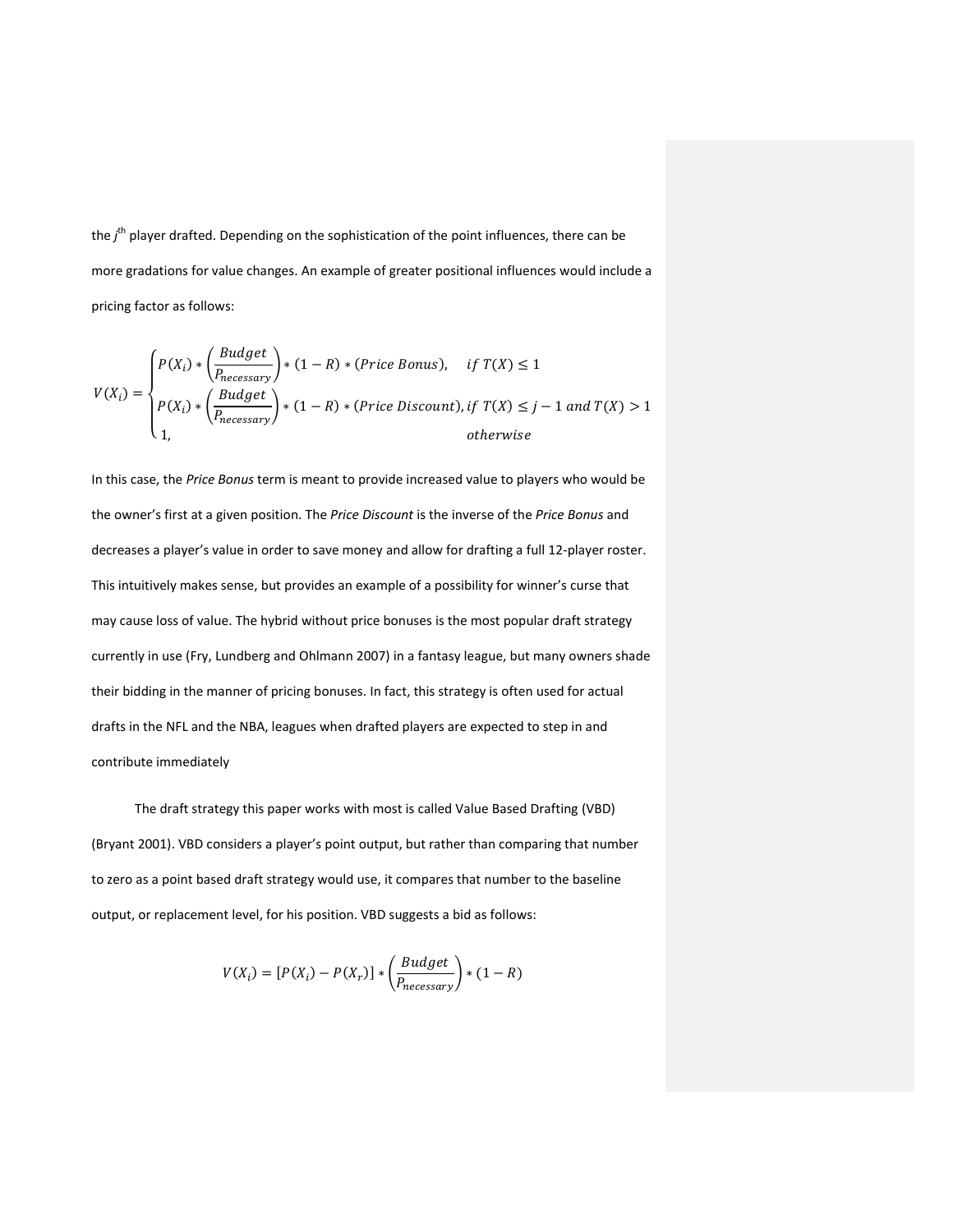Here, *X<sub>r</sub>* is the replacement-level player. Value Based Drafting, when combined with a position oriented system, allows for greater differentiation between players and helps select the best player available. This is intuitive because even a poor Quarterback earns more points than a valuable Tight End. A purely points based system would suggest drafting the Quarterback higher than the Tight End, while a smarter, value based system would draft the Tight End higher. Value drafting can be combined with any of the draft techniques above, by replacing the *P(X<sub>i</sub>*)</sub> function with the *P(X<sub>i</sub>*)  $- P(X_i)$  for a positional approach. Value Based Drafting with positional influences is the technique being studied in this paper as a possibly ideal draft strategy.

Finally, there are many draft strategies aimed not at improving one's team, but at other goals. An owner may want to draft his favorite players or draft players purely for trade value. These scenarios are not considered here because they do not necessarily fulfill the goal of increasing an owner's utility. Utility is only dependent on the probability of winning a league, and choosing players to prevent them from landing on other teams does not directly increase probability of winning in a league as it may lead to over-spending for unwanted players or poor positional selections.

Studying draft strategies in fantasy football is valuable because fantasy football is played by 30 million people in North America alone, and many leagues involve betting. It is estimated that \$100 million changes hands each year in fantasy football leagues. Moreover, this auction is similar to other markets, like the actual drafting of players in sports leagues and the market for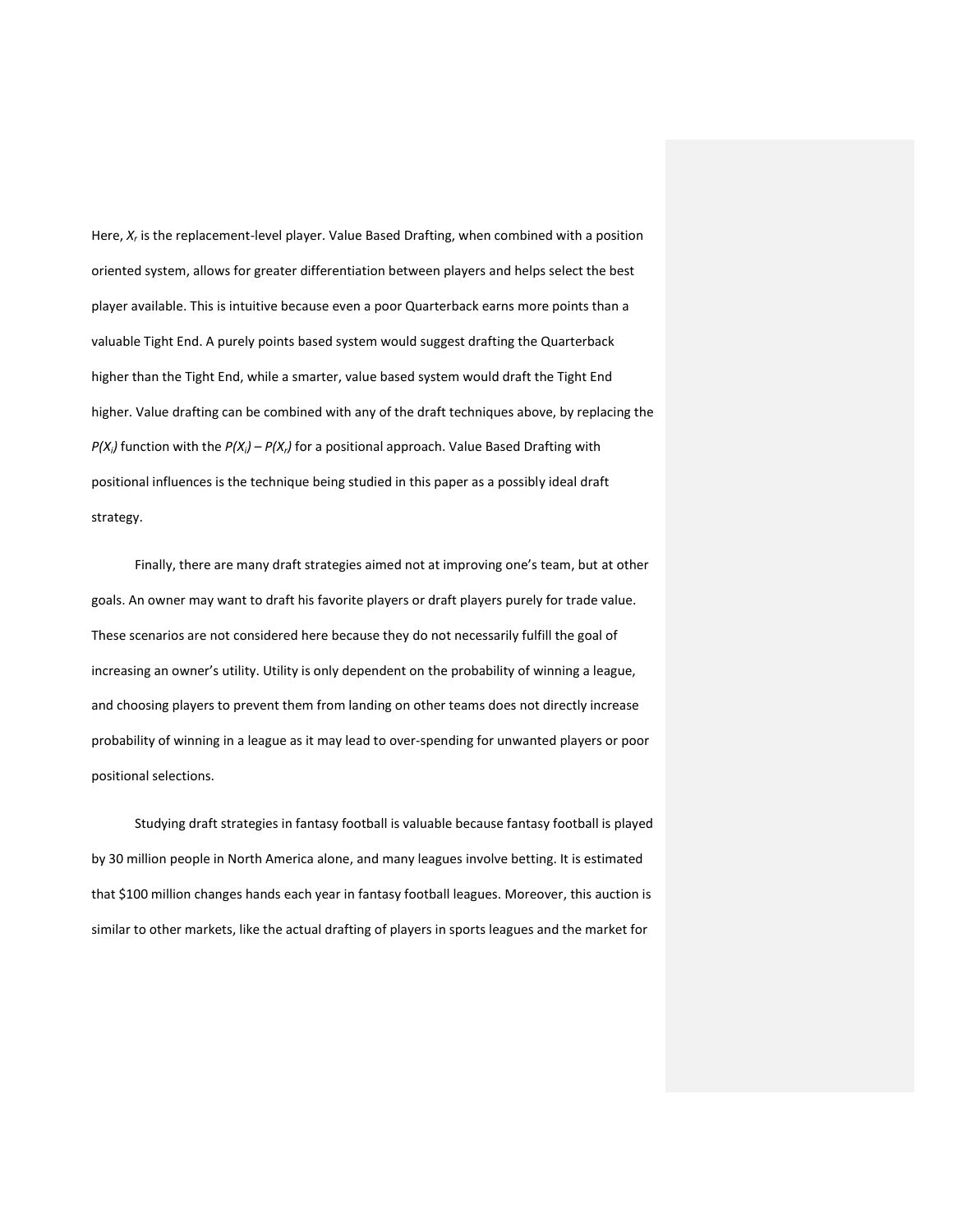foreclosed homes, where every prospective buyer has the same information and each has a cap on cost, when the winner's curse outweighs the utility of purchasing the home.

#### **Methodology**

### *Data*

Specifying data is particularly important because fantasy football experiences differ between expectations and outcomes. Although most owners have similar values for a player, they do not know how that player will perform with regard to those valuations. In order to reconcile expectations with results, I chose to study the results of a season and to apply those as the expected values for next season's performance. This type of analysis has drawbacks: it does not account for changes occurring in the offseason. However, it can be used in conjunction with injury data to develop an estimate of risk, or the variance in total point output. Total point expectation is the main form of output used to study efficacy of a draft strategy, but including variance is the only effective way to study risk.

### *Strategies*

In order simulate a real league and draft strategies, valuations were chosen as follows. I chose these techniques based on the various possible draft styles. Determining which team number had which draft style was arbitrary.

### **Figure 1: owner draft strategies**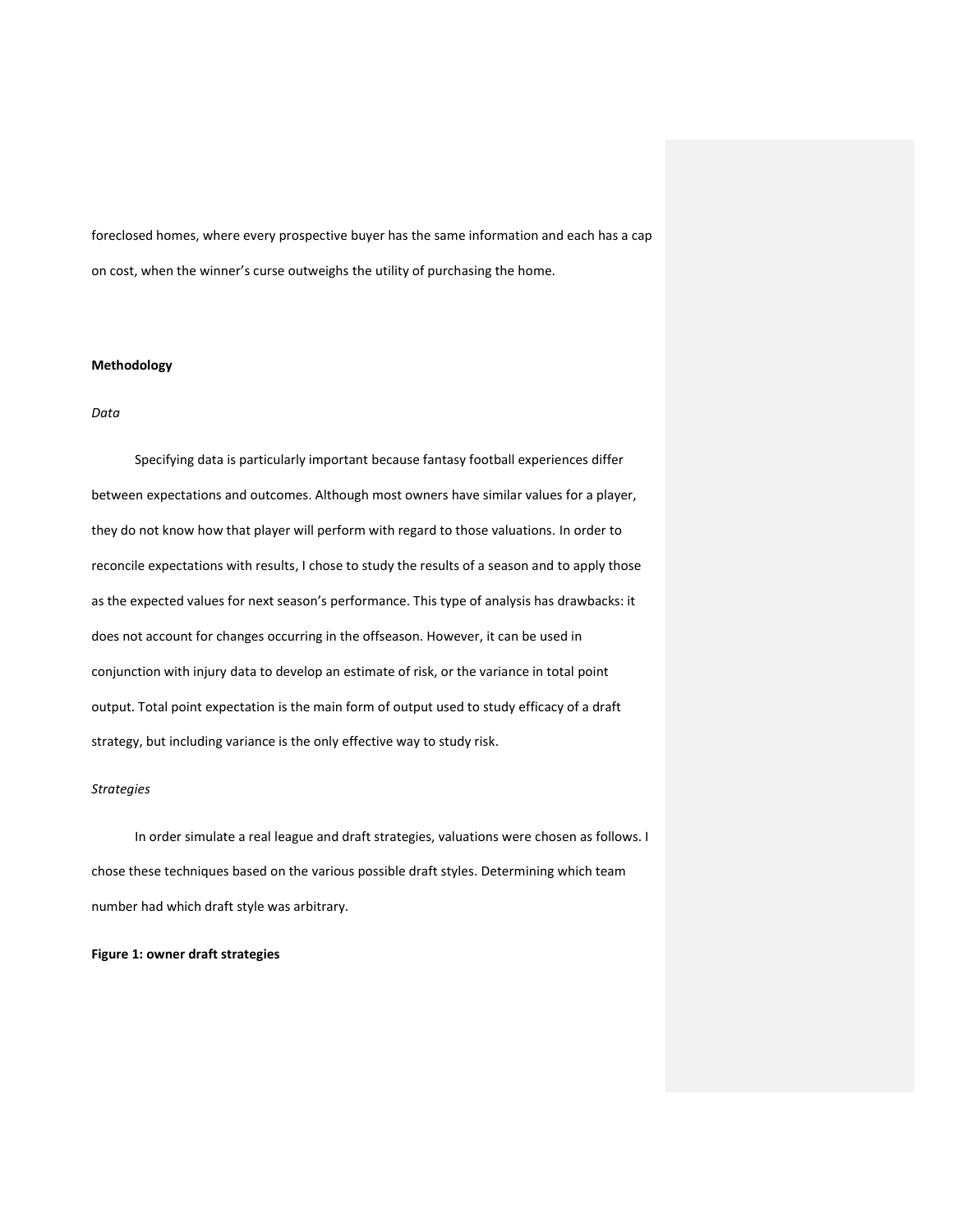| <b>Team</b>             | <b>Strategy</b>                         | <b>Risk</b>     | <b>Pricing Bonus</b> | <b>Price</b>    |
|-------------------------|-----------------------------------------|-----------------|----------------------|-----------------|
|                         |                                         | <b>Aversion</b> |                      | <b>Discount</b> |
| 1                       | <b>Point Based Drafting</b>             | High            | No                   | No              |
| $\overline{2}$          | <b>Value Based Drafting</b>             | High            | No                   | No              |
| 3                       | Point Based Drafting, Weak positional   | High            | No.                  | No              |
|                         | influences                              |                 |                      |                 |
| 4                       | Value Based Drafting,                   | High            | No.                  | No              |
|                         | Weak positional influences              |                 |                      |                 |
| 5                       | Point Based Drafting,                   | High            | Yes                  | Yes             |
|                         | Strong positional influences            |                 |                      |                 |
| 6                       | Value Based Drafting, Strong positional | High            | Yes                  | Yes             |
|                         | influences                              |                 |                      |                 |
| $\overline{\mathbf{z}}$ | Point Based Drafting, Weak positional   | Low             | <b>No</b>            | No              |
|                         | influences                              |                 |                      |                 |
| 8                       | Value Based Drafting,                   | Low             | <b>No</b>            | <b>No</b>       |
|                         | Weak positional influences              |                 |                      |                 |
| 9                       | Point Based Drafting,                   | Low             | Yes                  | Yes             |
|                         | Strong positional influences            |                 |                      |                 |
| 10                      | Value Based Drafting, Strong positional | Low             | Yes                  | Yes             |
|                         | influences                              |                 |                      |                 |

We can now define the valuations thusly:

# **Figure 2: owner valuations**

| <b>Team</b> | Value                                                                   |
|-------------|-------------------------------------------------------------------------|
|             | $V(X_i) = P(X_i) * \left(\frac{Budget}{P_{necessary}}\right) * (1 - R)$ |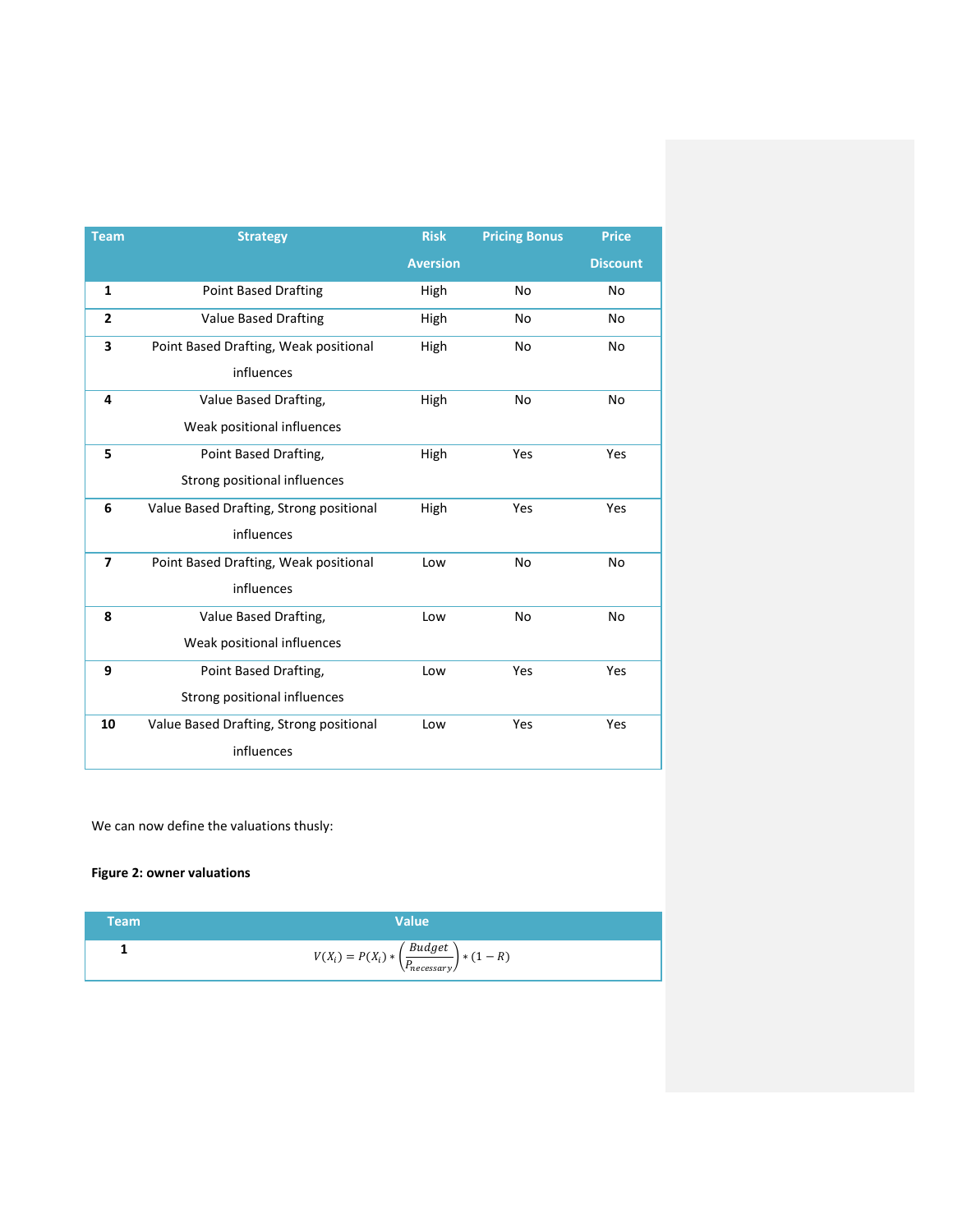2 
$$
V(X_i) = [P(X_i) - P(X_r)] * (\frac{Budget}{P_{necessary}}) * (1 - R)
$$
\n3 
$$
V(X_i) = \begin{cases} P(X_i) * (\frac{Budget}{P_{necessary}}) * (1 - R), & \text{if } T(X) \leq j - 1 \\ 1, & \text{otherwise} \end{cases}
$$
\n4 
$$
V(X_i) = \begin{cases} [P(X_i) - P(X_r)] * (\frac{Budget}{P_{necessary}}) * (1 - R), & \text{if } T(X) \leq j - 1 \\ 1, & \text{otherwise} \end{cases}
$$
\n5 
$$
V(X_i) = \begin{cases} P(X_i) * (\frac{Budget}{P_{nearestary}}) * (1 - R) * (Price Bomus), & \text{if } T(X) \leq 1 \\ P(X_i) * (\frac{Budget}{P_{nearestary}}) * (1 - R) * (Price Bosount), & \text{if } T(X) \leq j - 1 \text{ and } T(X) > 1 \end{cases}
$$
\n6 
$$
V(X_i)
$$
\n6 
$$
V(X_i)
$$
\n7 
$$
= \begin{cases} [P(X_i) - P(X_r)] * (\frac{Budget}{P_{nearestary}}) * (1 - R) * (Price Bosount), & \text{if } T(X) \leq 1 \\ 1, & \text{otherwise} \end{cases}
$$
\n8 
$$
V(X_i) = \begin{cases} P(X_i) * (\frac{Budget}{P_{nearestary}}) * (1 - R) * (Price Boscount), & \text{if } T(X) \leq j - 1 \text{ and } T(X) > 1 \\ 1, & \text{otherwise} \end{cases}
$$
\n9 
$$
V(X_i) = \begin{cases} P(X_i) * (\frac{Budget}{P_{nearestary}}) * (1 - R), & \text{if } T(X) \leq j - 1 \\ 1, & \text{otherwise} \end{cases}
$$
\n9 
$$
V(X_i) = \begin{cases} [P(X_i) - P(X_r)] * (\frac{Budget}{P_{nearestary}}) * (1 - R), & \text{if } T(X) \leq j - 1 \\ 1, & \text{otherwise} \end{cases}
$$
\n10 
$$
V(X_i)
$$
\n11 
$$
V(X_i)
$$
\n12 
$$
= \begin{cases} P(X_i) * (\frac{Budget}{P_{nearestary}}) * (1 - R) * (Price Bonus), & \text{
$$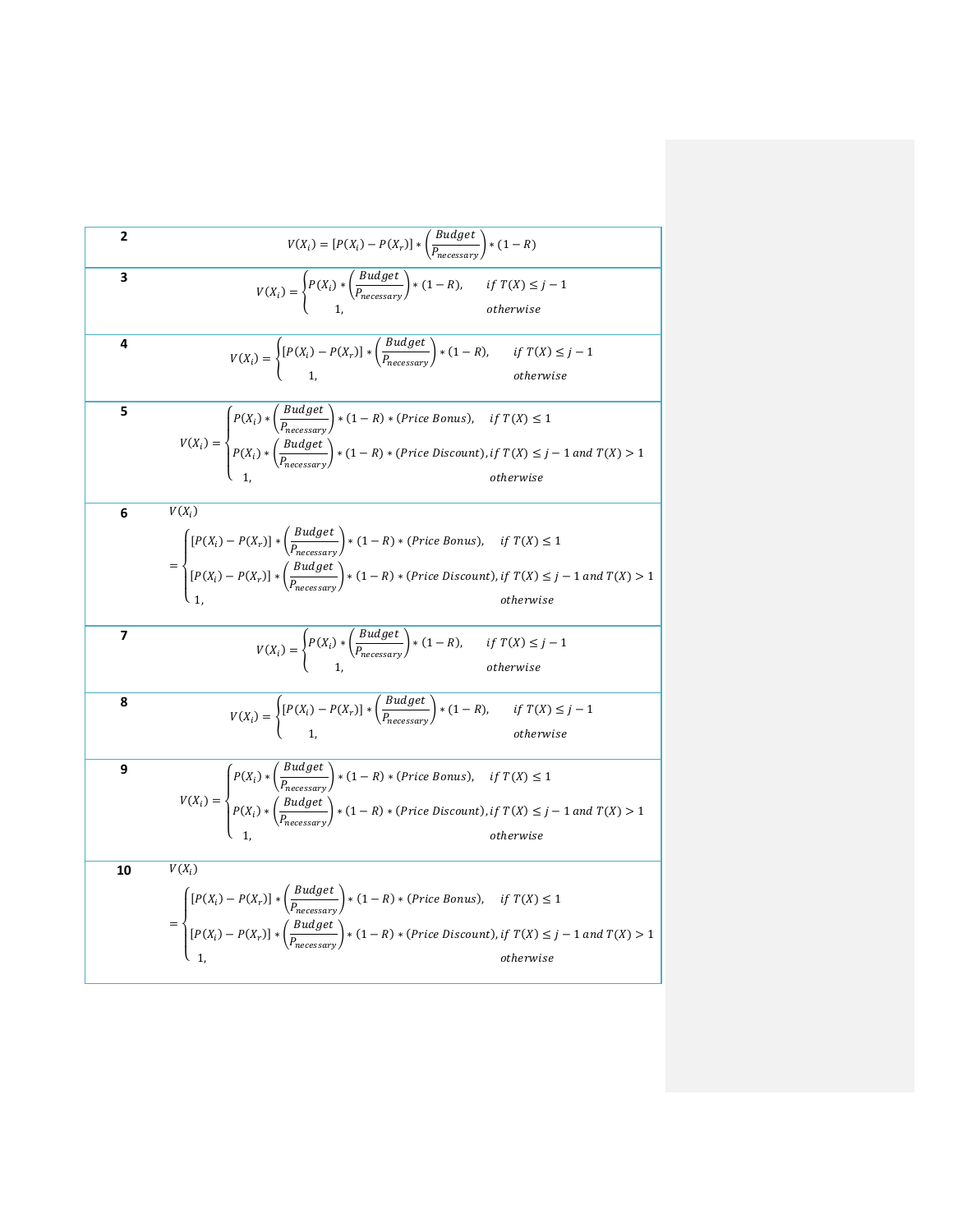The questions of risk aversion and pricing bonus are interesting as well, because the amount of risk affects the possible pricing bonus. For example, a risk-averse person would use a very small positional bonus due to fear of player injury or other underperformance.

#### **Results**

#### *Goals*

The total value to win a league is an important number because it provides a goal for fantasy owners to work toward. I calculated the number of points scored by fantasy teams in 2008 and 2009 by computing the value of the average fantasy viable Quarterback (QB), Running Back (RB), Wide Receiver (WR), and Tight End (TE), as well as the standard deviation of the same set. By multiplying by the number of players occupying those positions on a team, I was able to develop a model for mean and standard deviation number of points by teams in a ten team league. By plotting point outputs in ESPN standard leagues, I found that Gaussian curves best approximated production, and used this model to describe my hypothetical league. This means that there are many owners with teams who score near the mean for point output, a few owners scoring well above the mean and a few owners scoring far below the mean. In order to win his ten team league, an owner needs to be in the top 10% of his league. The Z score for .9 is approximately 1.29 standard deviations above the mean, suggesting that a league winning owner must draft a team that scores more than 1.29 standard deviations above the league average.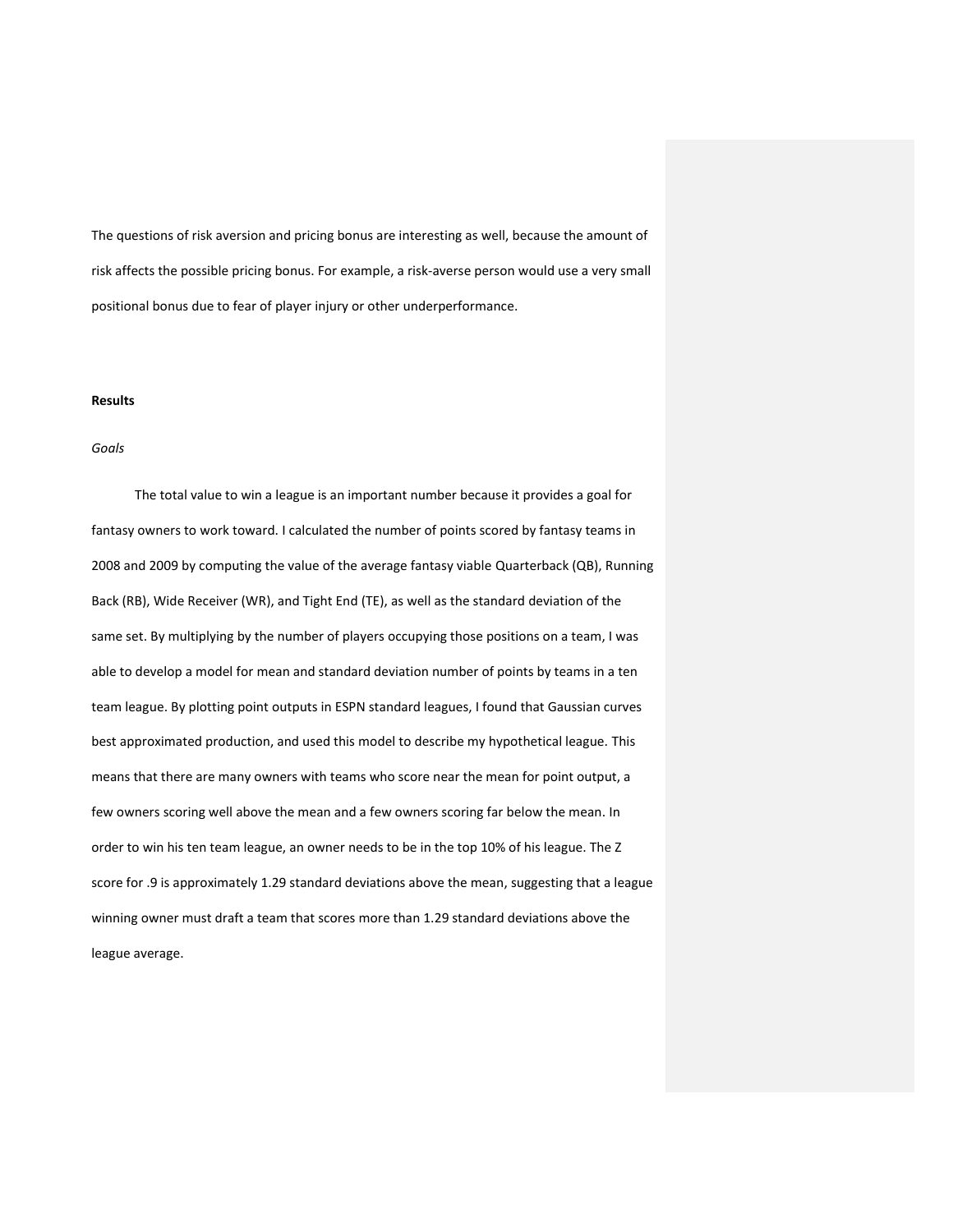

**Figure 3: points scored in ten team leagues in 2008** Mean: 1314.6 Standard Deviation: 80.21

**Figure 4**: **points scored in ten team leagues in 2009** Mean: 1365.1 Standard Deviation 93.13



 1 Please note that the data for all charts and statistical analysis is from pro-football-reference.com and ESPN.com; a full citation is on the Works Cited page.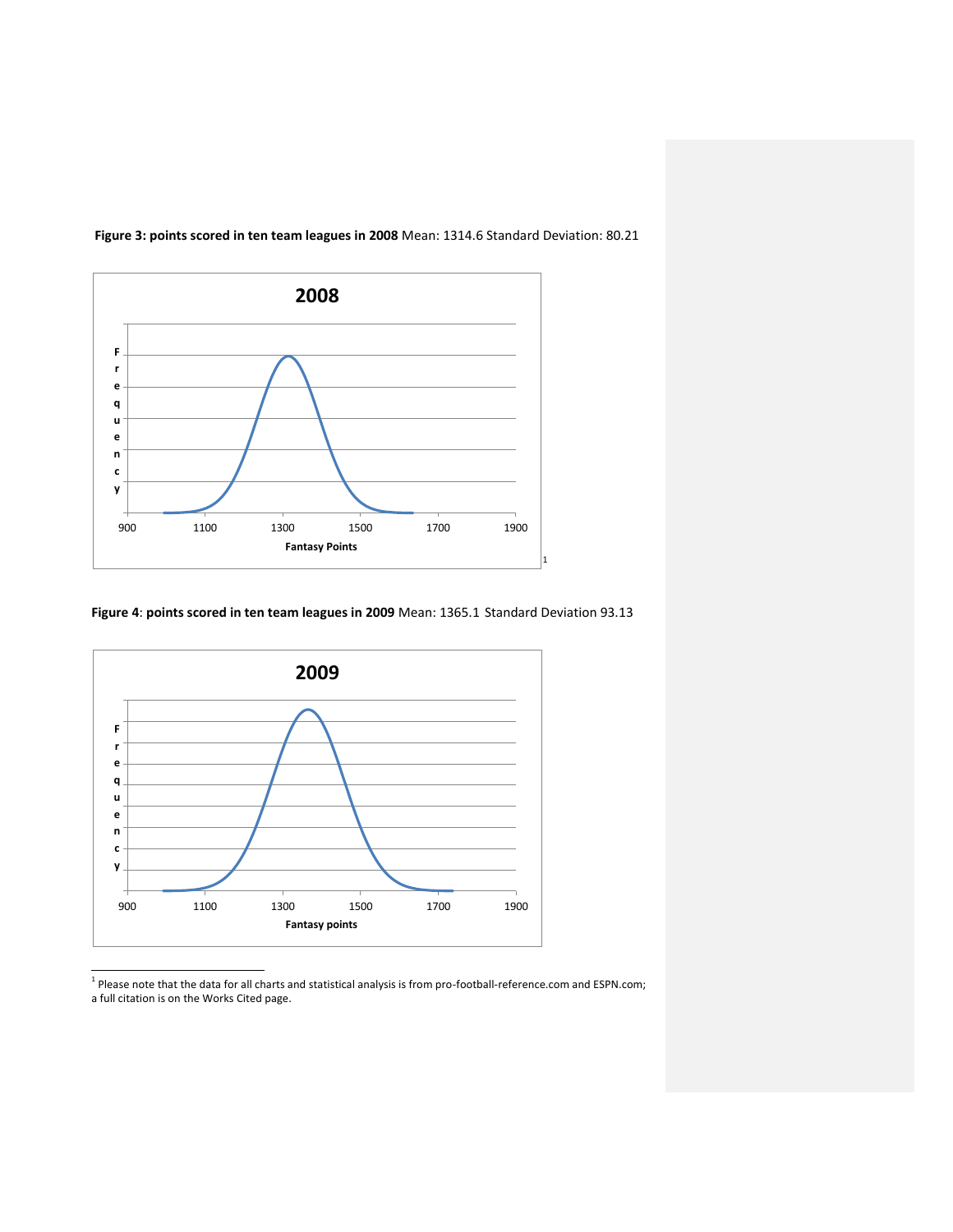Using the method above, in 2008, the total fantasy point output required to win a league was approximately 1418. In 2009, that number increased to 1485. To get an idea of where these numbers are in comparison to total fantasy points in those years, see Figures 3 and 4. Each of these charts shows the spectrum of fantasy results for a team.

2009 was a particularly high scoring fantasy year (Harris 2010), so if we use that year as baseline we may find a goal point total. 1500 points, by virtue of being the above goal in a very high scoring season, should fit in the top 10% of a league almost every year. It is visible on both of these charts that 1500 is comfortably in the top 10% of fantasy scores, placing an owner with such a score in a good position to win his league. We now have a baseline for point-oriented drafting schemes, but this will not apply to value based drafting strategies. Such schemes use the difference between the goal and a replacement level team. A replacement level team will score the sum of a group of replacement level players. By adding up the scores for a series of replacement players, we obtain a mark of 1000 points for a replacement. The difference between 1500 and 1000 is 500 points, therefore, a value based team needs to choose a team earning 500 points over the replacement level in order to win its league.

### *Risk*

Risk is dependent on three major aspects: position, injuries and performance decrease. Position is important because different players have different likelihoods of consistent success. Tight ends are known for being unpredictably successful while running backs are thought to show more longevity. Therefore, we must calculate risk by position. Injury calculations are simply games played by viable players over total games available. This may underestimate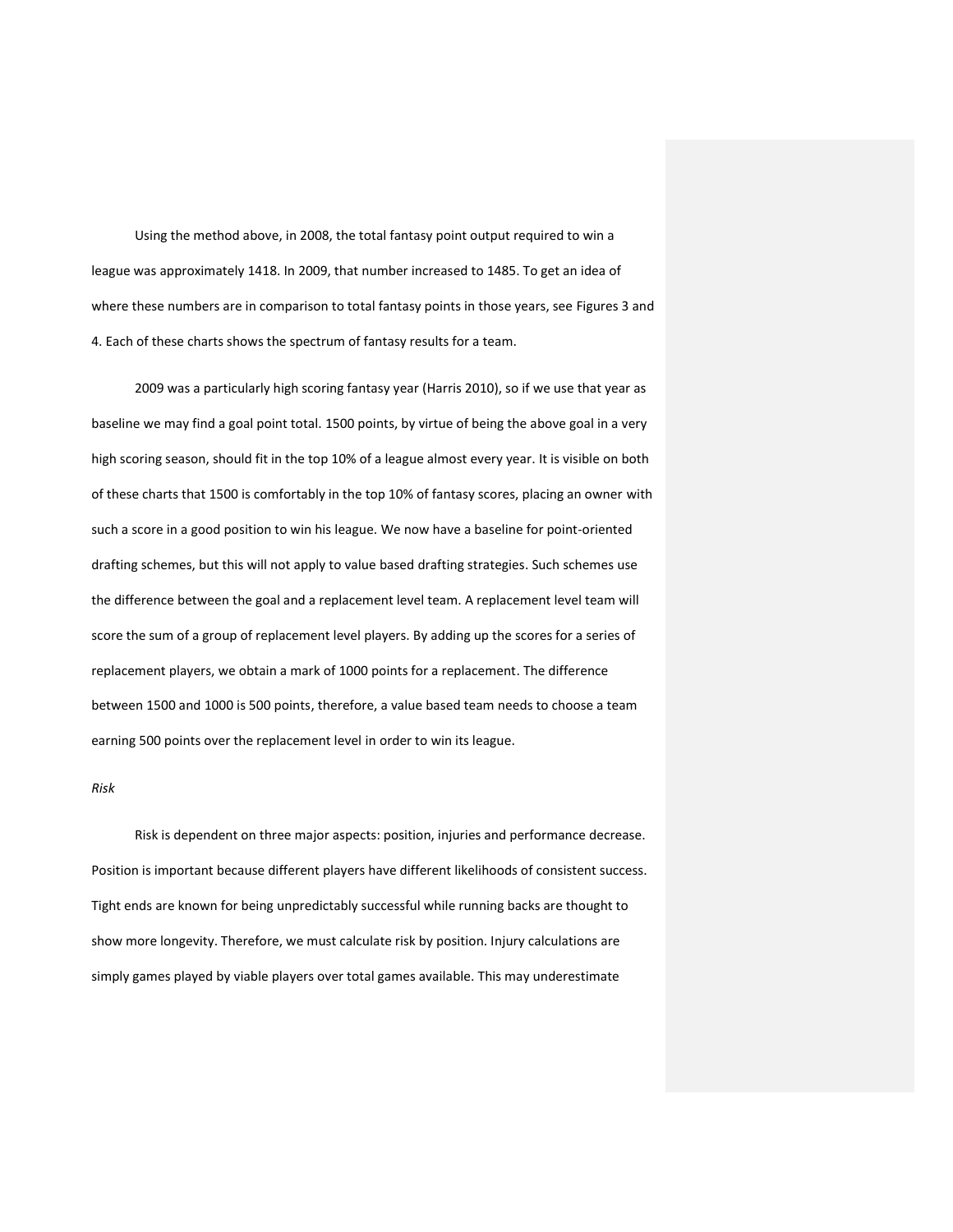injury risk as some players develop injuries before the season begins, making them nonviable, despite being drafted. On the other hand performance risk, which is calculated by comparing performance from one season to the next, may easily overestimate risk. That value fails to include players outperforming their expectations and improving. Still, only allowing for negative variation in performance provides a high range for possible risk aversion coefficients, which would help to compensate for underestimation from injuries and find a total risk figure near the actual risk.

The injury risks are as follows:

### **Figure 5: games played by fantasy viable players in 2008**

| 2008      | <b>Games</b>  | <b>Total Games</b> | <b>Risk</b> |
|-----------|---------------|--------------------|-------------|
|           | <b>Played</b> | <b>Possible</b>    |             |
| QΒ        | 314           | 320                | 0.01875     |
| <b>RB</b> | 456           | 480                | 0.05        |
| <b>WR</b> | 912           | 960                | 0.05        |
| ΤE        | 312           | 320                | 0.025       |

### **Figure 6: games played by fantasy viable players in 2009**

| 2009      | <b>Games</b>  | <b>Total Games</b> | <b>Risk</b> |
|-----------|---------------|--------------------|-------------|
|           | <b>Played</b> | <b>Possible</b>    |             |
| QΒ        | 311           | 320                | 0.028125    |
| <b>RB</b> | 467           | 480                | 0.027083    |
| <b>WR</b> | 916           | 960                | 0.045833    |
| TE        | 304           | 320                | 0.05        |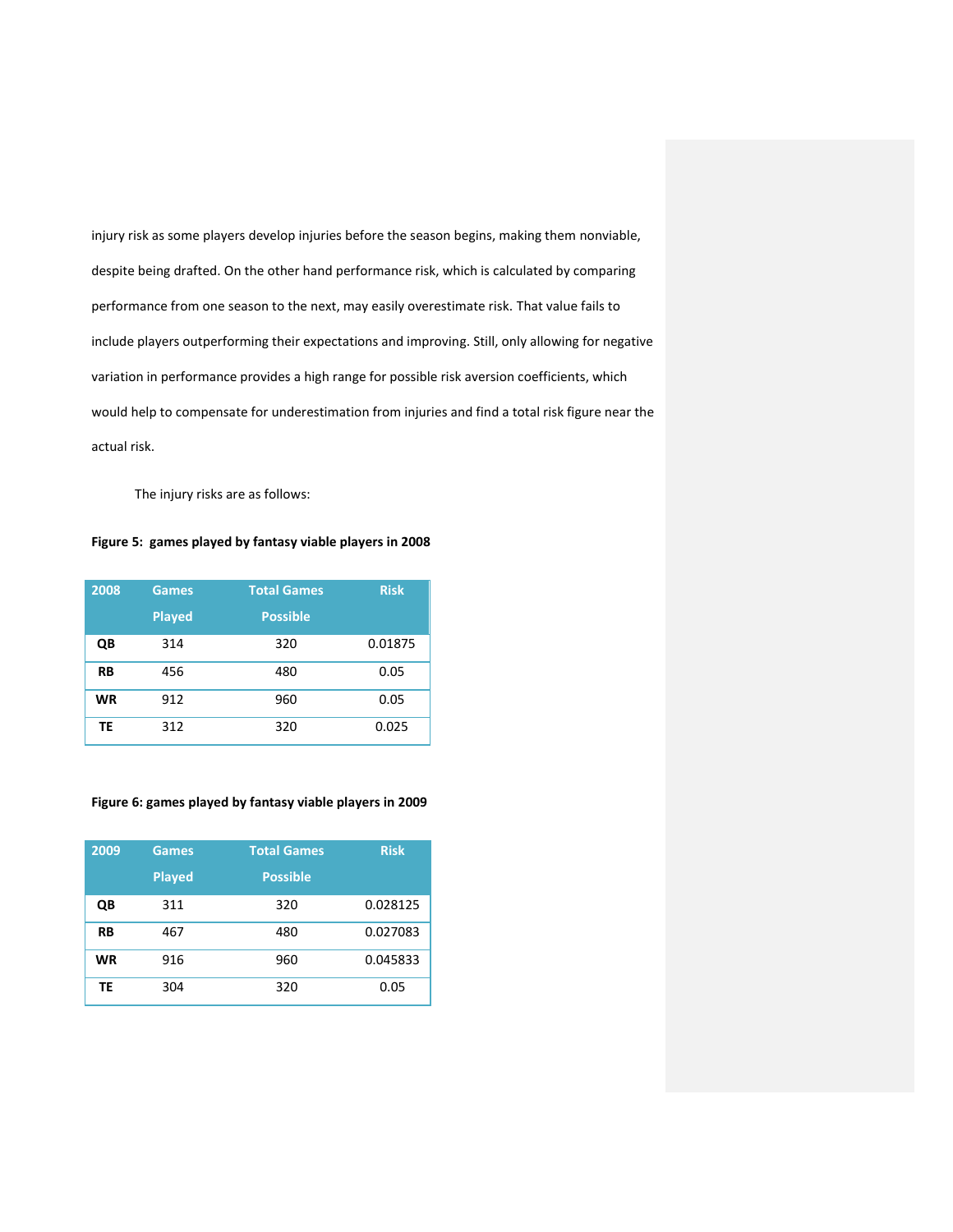Performance risk can be calculated for 2009 based on the difference in performance

from 2008, which is often used by fantasy owners as a predictor of performance in the next season.

# **Figure 7: underperformance in 2009 compared to performance in 2008**

|           | <b>Players</b>         | <b>Ratio of</b>         | <b>Risk</b> |
|-----------|------------------------|-------------------------|-------------|
|           | <b>Underperforming</b> | <b>Underperformance</b> |             |
| QB        | 8                      | 0.885755                | 0.114245    |
| <b>RB</b> | 7                      | 0.978474                | 0.021526    |
| <b>WR</b> | 15                     | 0.9777                  | 0.0223      |
| ΤE        | 4                      | 0.89665                 | 0.10335     |

By averaging the amount of injury risk from 2008 and 2009, and then combining with

the performance risk from 2009, we may calculate total risk.

# **Figure 8: Complete Player Risk**

| <b>Position</b> | <b>Average Injury</b> | <b>Performance</b> | <b>Total Risk</b> |  |
|-----------------|-----------------------|--------------------|-------------------|--|
|                 | <b>Risk</b>           | <b>Risk</b>        |                   |  |
| QΒ              | 0.023438              | 0.114245           | 0.137683          |  |
| <b>RB</b>       | 0.038542              | 0.021536           | 0.060078          |  |
| <b>WR</b>       | 0.047917              | 0.0223             | 0.070217          |  |
| ТF              | 0.0375                | 0.10335            | 0.14085           |  |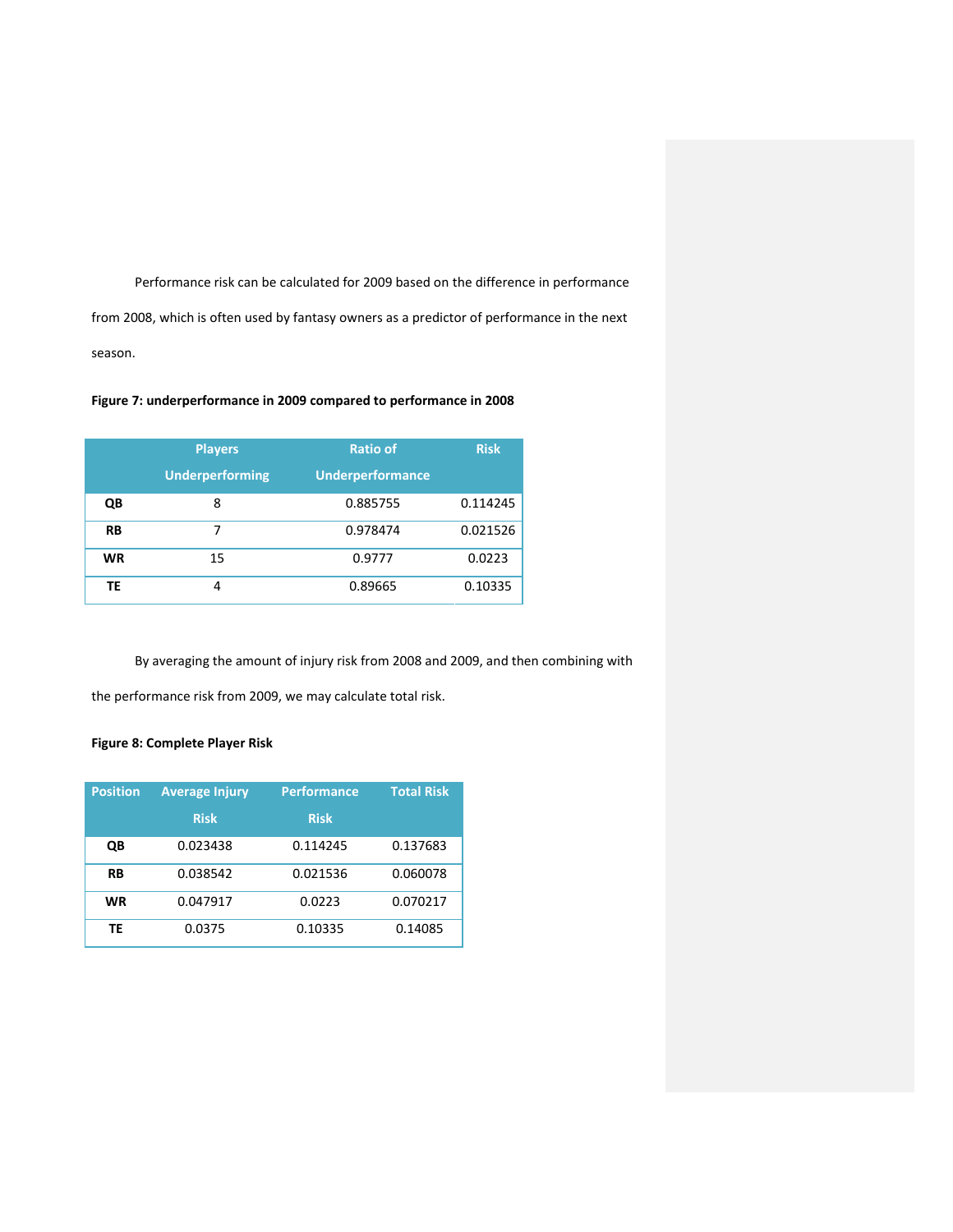

### **Figure 9: Complete Player Risk**

### *Risk Aversion*

Figures 8 and 9 illustrate a few important points. Namely, injury risk is fairly consistent among players, regardless of position. Performance risk, however, varies widely. Running backs show little performance risk, but quarterbacks and tight ends can experience a large degree of performance risk with regard to their predicted information. All of these risk values are near enough the algebraic mean of .10175 that we can feel safe assuming .1 as a value for real risk and a risk coefficient for risk neutral owners.

The risk coefficient depends on whether the owner is risk-averse or not. If an owner is particularly risk-averse, he could increase his risk aversion coefficient, decreasing the ratio of spending on starters to spending on bench players. Risk aversion can also play a role in defining the bonus and discount for a positional draft strategy. The bonus functions opposite to the risk aversion coefficient; it allows an owner to overpay for a prized player, increasing the possible financial loss if that player gets injured. Therefore, for a very risk-averse owner, the risk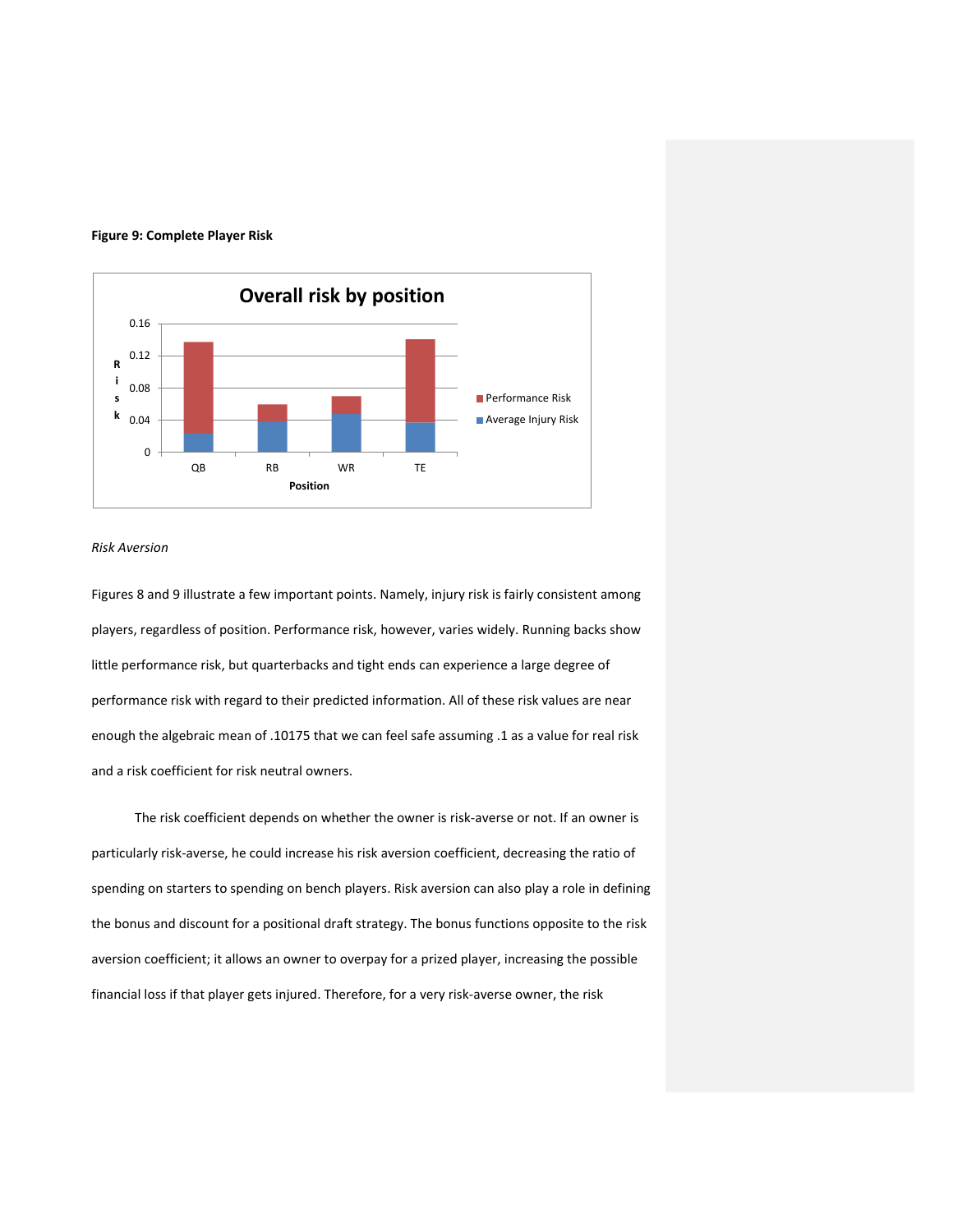aversion coefficient should be large and the bonus should be very small. To determine that number, we can compare valuations without risk to the valuations used most often in ESPN fantasy leagues.

Comparing draft values with a risk aversion coefficient of zero and the values used in drafts on ESPN.com, we can find the risk aversion coefficients people generally use for drafting by finding the slope of a regression line and subtracting from 1.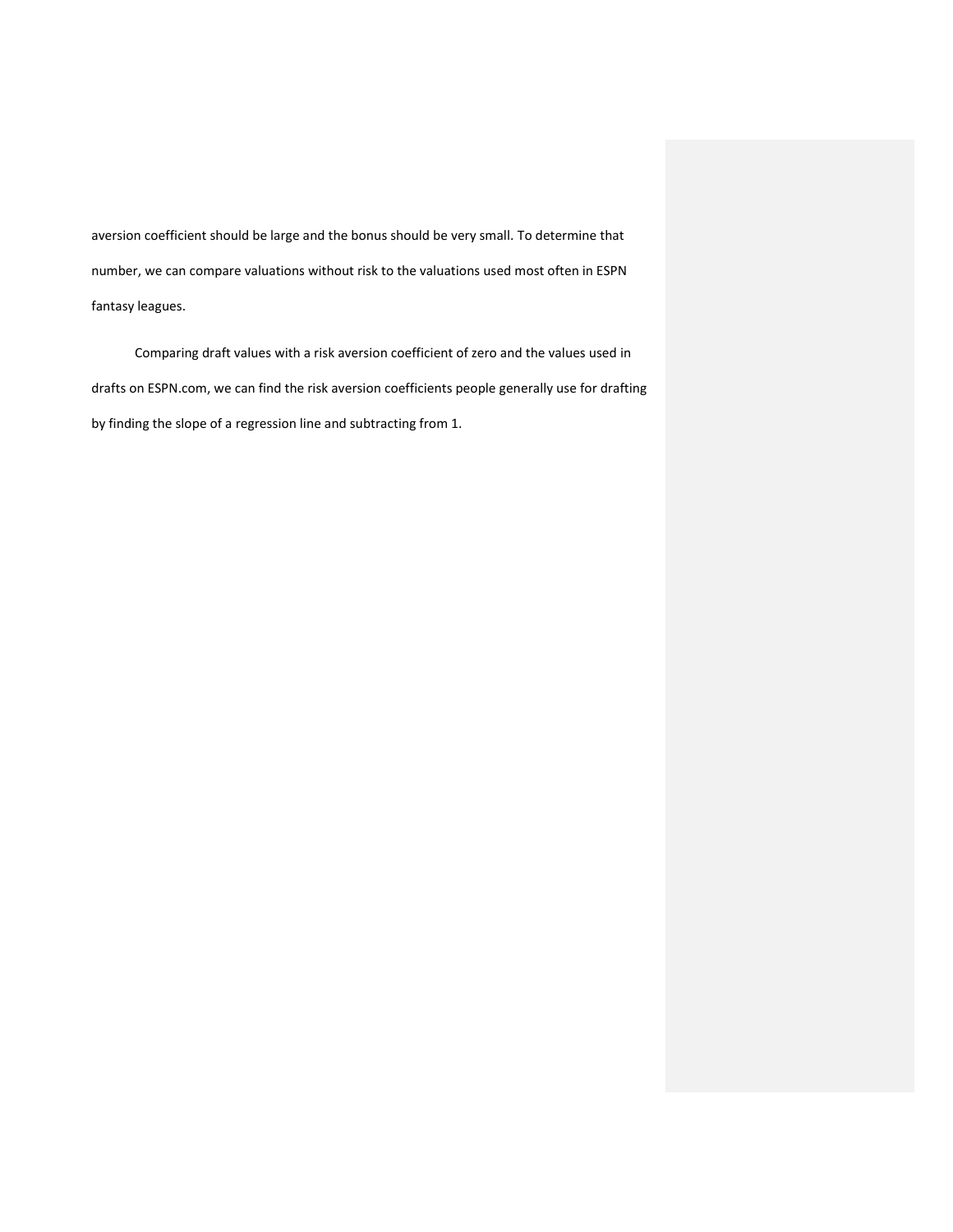# **Figure 10: calculating actual risk**



In Figure 10, the x-axis is performance of quarterbacks during 2009 adjusted to give a bid value without a risk value. The y-axis is those quarterbacks' draft auction values this year. We must recognize then, that the coefficient on x in the above chart is the correct risk adjustment, in the equations as (1-r), for a team. The least squares regression line implies that if a player's expected performance increases by enough to raise his non risk adjusted value by \$1, his risk adjusted value increases by \$0.6. This means that the discount for the risk adjusted value is 0.4. This chart does not include quarterbacks who changed teams, retired, or were suspended for part of the year. The coefficient value of  $0.4 = (1 - 0.6)$  was chosen to match these results, as shown in Figure 11. The lower risk value was selected as .1 based on the true estimates calculated above. Then, to determine how a price discount would appear for a riskaverse owner, we used the same 1:4 ratio.

#### **Comment [GK1]:** Same thing- axis, title, legend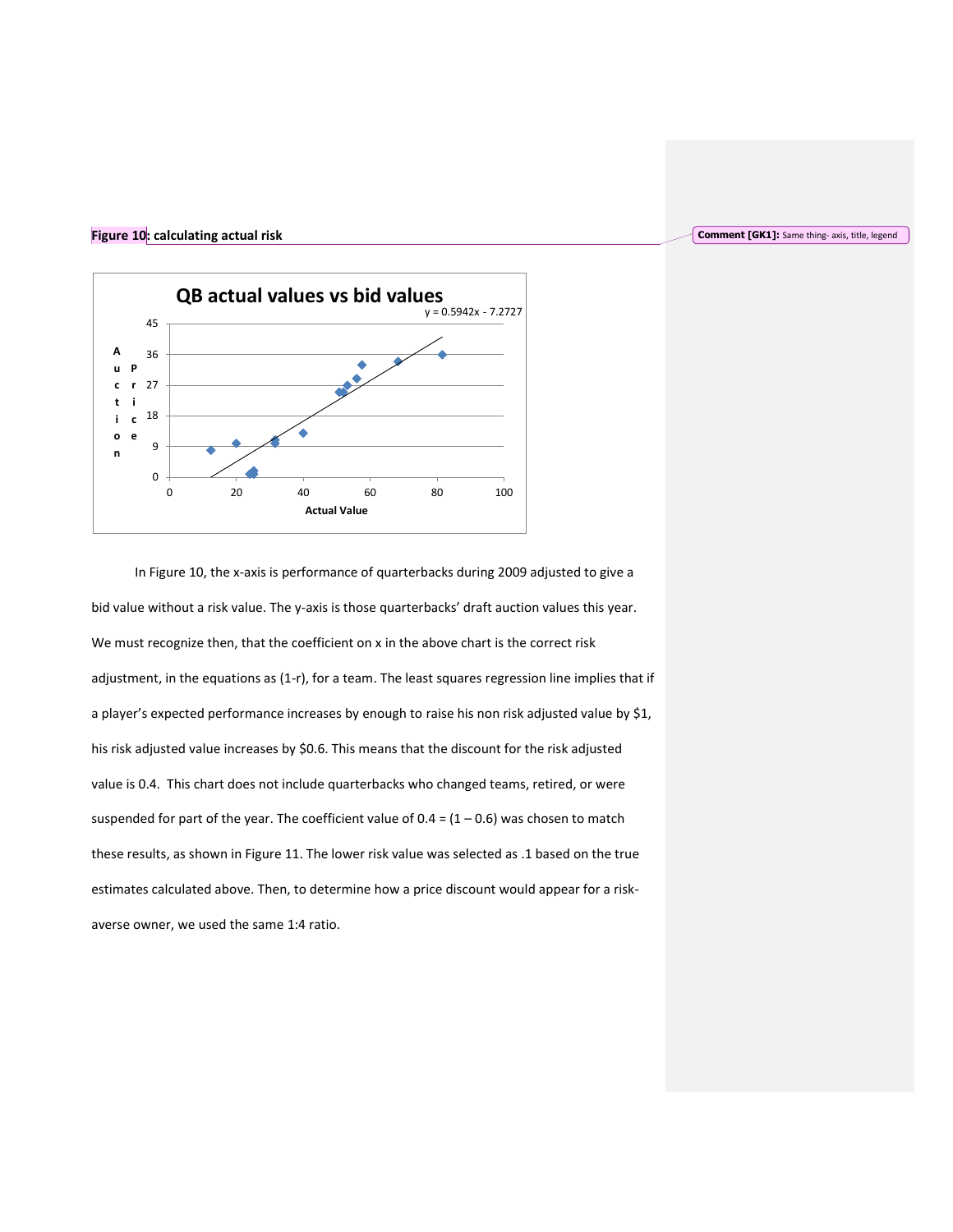# **Figure 11: coefficients for various draft strategies**

| <b>Team</b>    | <b>Strategy</b>                         | <b>Risk Aversion</b> | <b>Pricing</b> | <b>Price</b>    |
|----------------|-----------------------------------------|----------------------|----------------|-----------------|
|                |                                         | <b>Coefficient</b>   | <b>Bonus</b>   | <b>Discount</b> |
| $\mathbf{1}$   | <b>Point Based Drafting</b>             | 0.4                  |                |                 |
| $\overline{2}$ | <b>Value Based Drafting</b>             | 0.4                  |                |                 |
| 3              | Point Based Drafting, Weak positional   | 0.4                  |                |                 |
|                | influences                              |                      |                |                 |
| 4              | Value Based Drafting,                   | 0.4                  |                |                 |
|                | Weak positional influences              |                      |                |                 |
| 5              | Point Based Drafting,                   | 0.4                  | 1.025          | 0.975           |
|                | Strong positional influences            |                      |                |                 |
| 6              | Value Based Drafting, Strong positional | 0.4                  | 1.025          | 0.975           |
|                | influences                              |                      |                |                 |
| $\overline{ }$ | Point Based Drafting, Weak positional   | 0.1                  |                |                 |
|                | influences                              |                      |                |                 |
| 8              | Value Based Drafting,                   | 0.1                  |                |                 |
|                | Weak positional influences              |                      |                |                 |
| 9              | Point Based Drafting,                   | 0.1                  | 1.1            | 0.91            |
|                | Strong positional influences            |                      |                |                 |
| 10             | Value Based Drafting, Strong positional | 0.1                  | 1.1            | 0.91            |
|                | influences                              |                      |                |                 |

# *Auction Results*

Based on Figures 2 and 11, we can create initial player values for every owner. Figure 12 gives an example of these player values for Aaron Rodgers, a Quarterback. Note that the subtitle *1* or *j-2* refers to the player being bid upon, not the number of players on the team. If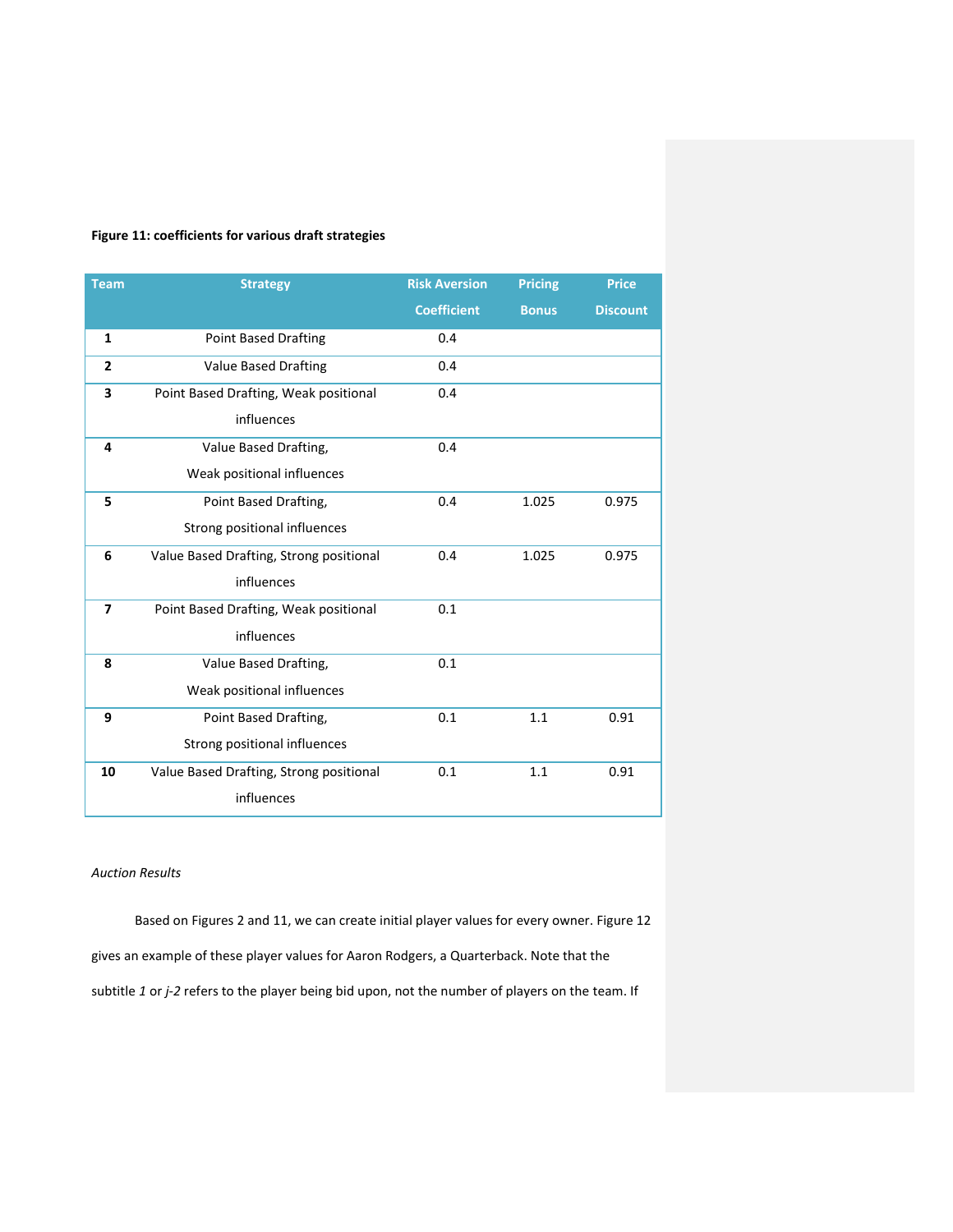there is not a subtitle, the team is either bidding on the *j* th player, or the team does not have positional preferences. The column labeled "Team 2 no risk" is the valuation used to determine the actual risk aversion coefficient above.

# **Figure 12: valuations of each draft strategy**

| Aaron Rodgers (Green Bay Packers) |       |                    |         |                    |         |
|-----------------------------------|-------|--------------------|---------|--------------------|---------|
| <b>Fantasy Position</b>           | QB    | Team $4$ ( $i-1$ ) | 81.6    | Team 7             | 1       |
| <b>Fantasy Points</b>             | 405   | Team 4             | 1       | Team $8$ ( $i-1$ ) | 73.44   |
| <b>Value Points</b>               | 204   | Team $5(1)$        | 32.724  | Team 8             | 1       |
| <b>Real Prices</b>                | 36    | Team $5$ ( $i-1$ ) | 32.076  | Team $9(1)$        | 53.46   |
| Team 1                            | 32.4  | Team 5             | 1       | Team $9$ (j-1)     | 44.226  |
| Team 2                            | 48.96 | Team $6(1)$        | 49.4496 | Team 9             | 1       |
| Team 2 No Risk                    | 81.6  | Team $6$ (j-1)     | 48.4704 | Team 10 (1)        | 80.784  |
| Team $3$ ( $i-1$ )                | 32.4  | Team 6             | 1       | Team 10 (j-1)      | 66.8304 |
| Team 3                            | 1     | Team $7$ ( $i-1$ ) | 48.6    | Team 10            | 1       |

By running an auction with all ten teams pitted against one another, we can find the results of various bidding valuations. The results of this auction appear in Figure 13. note that the remainder of the results portion deals almost entirely with points rather than utility, but as a rule, higher point output corresponds to higher utility as a higher point output makes the likelihood of winning a league higher.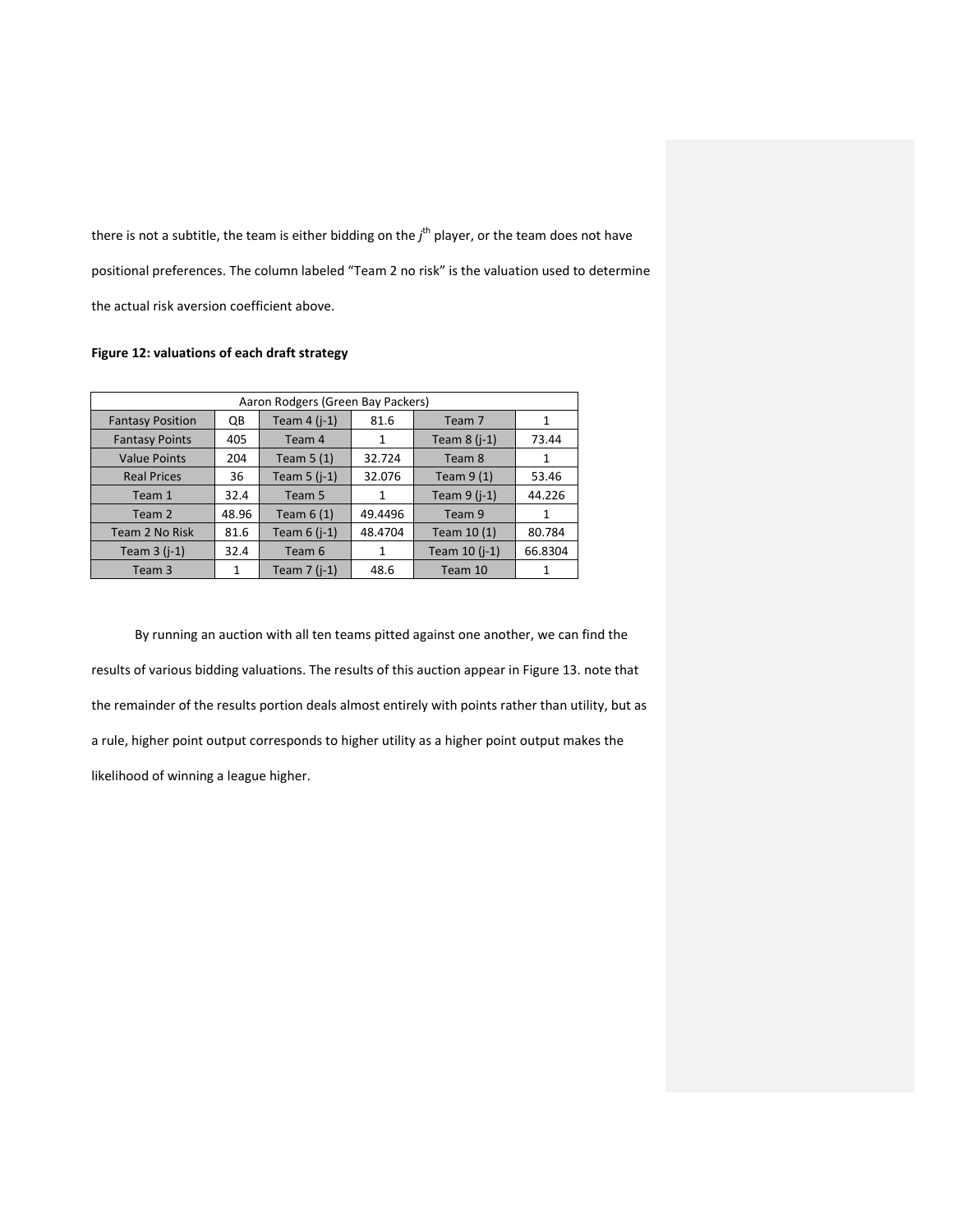# **Figure 13: results of auction described above**

| <b>Team</b>    | <b>Strategy</b>                         | <b>Risk</b>     | <b>Expected Point Total from</b> |
|----------------|-----------------------------------------|-----------------|----------------------------------|
|                |                                         | <b>Aversion</b> | <b>Starting Lineup</b>           |
| $\mathbf{1}$   | <b>Point Based Drafting</b>             | High            | 1002                             |
| $\overline{2}$ | <b>Value Based Drafting</b>             | High            | 1190                             |
| 3              | Point Based Drafting, Weak positional   | High            | 1040                             |
|                | influences                              |                 |                                  |
| 4              | Value Based Drafting,                   | High            | 1301                             |
|                | Weak positional influences              |                 |                                  |
| 5              | Point Based Drafting,                   | High            | 1356                             |
|                | Strong positional influences            |                 |                                  |
| 6              | Value Based Drafting, Strong positional | High            | 1409                             |
|                | influences                              |                 |                                  |
| $\overline{ }$ | Point Based Drafting, Weak positional   | Low             | 1398                             |
|                | influences                              |                 |                                  |
| 8              | Value Based Drafting,                   | Low             | 1394                             |
|                | Weak positional influences              |                 |                                  |
| 9              | Point Based Drafting,                   | Low             | 1410                             |
|                | Strong positional influences            |                 |                                  |
| 10             | Value Based Drafting, Strong positional | Low             | 1523                             |
|                | influences                              |                 |                                  |

# *Confidence Interval of Points*

Points are not the only important piece of information. It is also important to consider that a player has 10% likelihood to drastically lose value. We must mimic a repeated simulation by finding the variance of the figures above for each team. Essentially, if we played 1000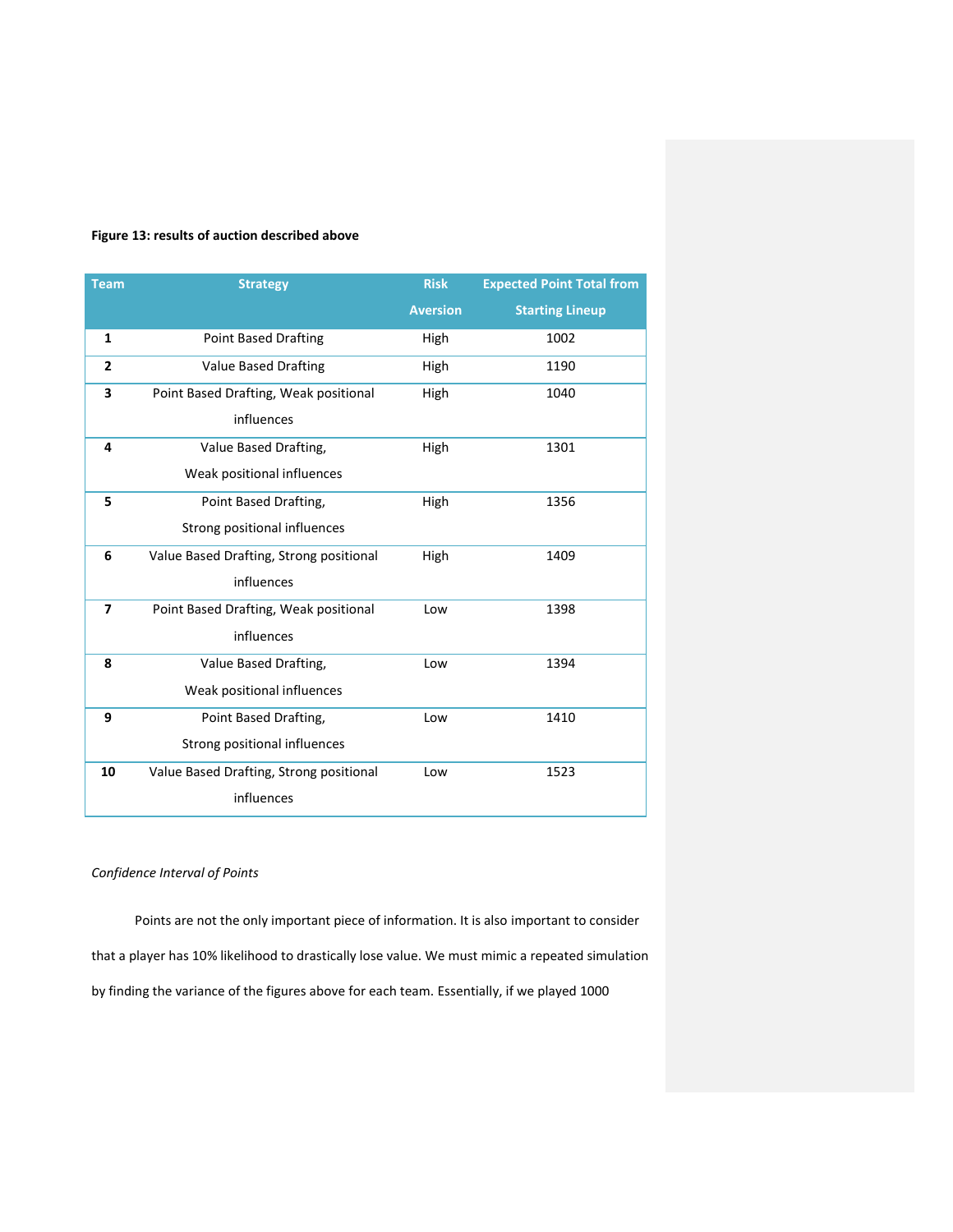seasons, we would find that in every season 1.2 of the 12 players on the roster drastically lost value and needed to be replaced, but the players that were replaced changed every season. The ideal way to do this would be to simulate 1000 drafts and simulate those 1000 seasons. Then, we could calculate the number of times each team won the league and generate a probability for each team to win the league and each owner's utility based on this draft strategy. Because auction draft values do not change, bidding would be approximately identical over time and the only simulation required would be that of injuries. This is still beyond the means of this study; instead, we will look at the 95% confidence interval, which will approximate the range of probable scores. Comparing these ranges will allow for a less precise, but still valuable view of expected utility given the draft strategy.

To calculate a confidence interval, we must first determine the likely loss of value for a high risk team and then do the same for a low risk team. By assuming that a high risk team, in the case of an injury, would exchange the player ranked in the top  $1/8^{th}$  of the total number of fantasy viable players at that position for the player it drafted in the bottom 7/8<sup>th</sup> of the same group, we may find the average drop-off for those owners. We can do the same thing for riskaverse owners by measuring the difference between 3/8<sup>th</sup> and 5/8<sup>th</sup> of the number of fantasy viable players. The reason for working with these fractions relies on the assumption that there are five risk-averse teams and five risk neutral teams and universal distribution of two or more players per team. For example, risk neutral teams would draft quarterbacks 1-5 and 16-20, while risk-averse teams draft quarterbacks 6-15. If we treat the average risk neutral team as owning quarterbacks 3 and 18, the drop off is from the top  $1/8^{th}$  of players to the bottom  $1/8^{th}$ of players. The same logic can be applied to risk neutral teams which, on average, would own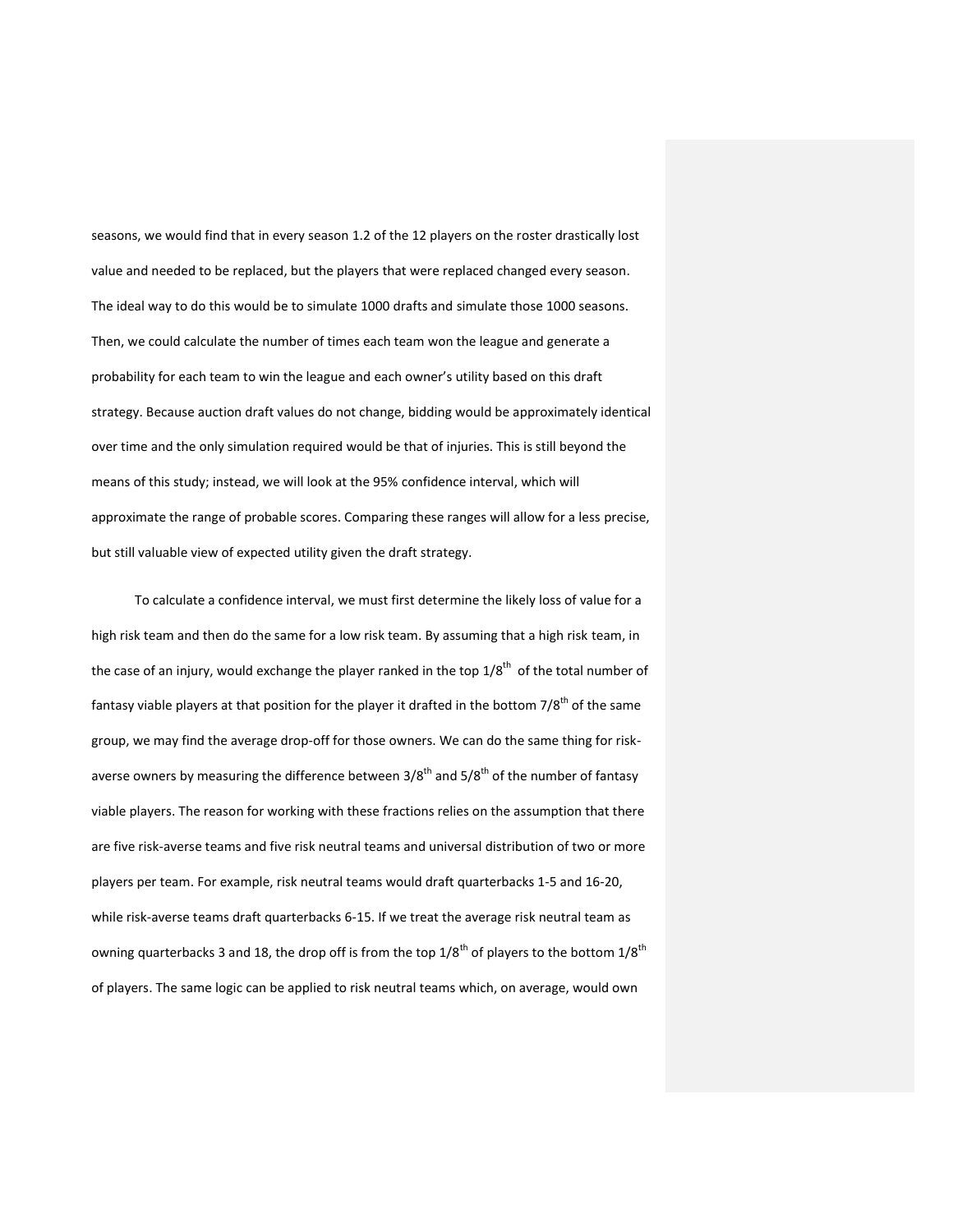quarterbacks 8 and 13, or the quarterbacks closest to the third eighth and fifth eighth. The assumption is that all risk neutral teams are approximately the same, and all risk averse teams are the same as well.

### **Figure 14**

| Loss due to an injury by position | <b>Risk-averse</b> | <b>Risk Neutral</b> | <b>P(loss of</b><br>value) |
|-----------------------------------|--------------------|---------------------|----------------------------|
| <b>Quarterback</b>                | 328-279=49         | $353 - 251 = 102$   | .0583                      |
| <b>Running Back</b>               | 193-160=33         | 252-140=212         | .1303                      |
| <b>Wide Receiver</b>              | 129-100=29         | $179 - 84 = 95$     | .2109                      |
| <b>Tight End</b>                  | $115 - 98 = 17$    | $164 - 75 = 89$     | .0583                      |

Figure 14 above shows the drop-off at a given position for risk neutral teams and riskaverse teams, as well as the probability that this drop-off occurs. The explanation for the loss calculation is above, but in order to calculate probability, we first used the facts that 10% of players get injured and that if the loss of value happens to a bench player, it does not affect a team's output. Then, we combined that information with possible loss of multiple players at one position to get the same figures for running back and wide receiver. Finally, we used this information to calculate standard deviation for each team. The standard deviation of expected total points is below:

### **Figure 15**

|                           | <b>Risk-averse</b> | <b>Risk Neutral</b> |
|---------------------------|--------------------|---------------------|
| <b>Standard deviation</b> | 21.8194            | 93.8053             |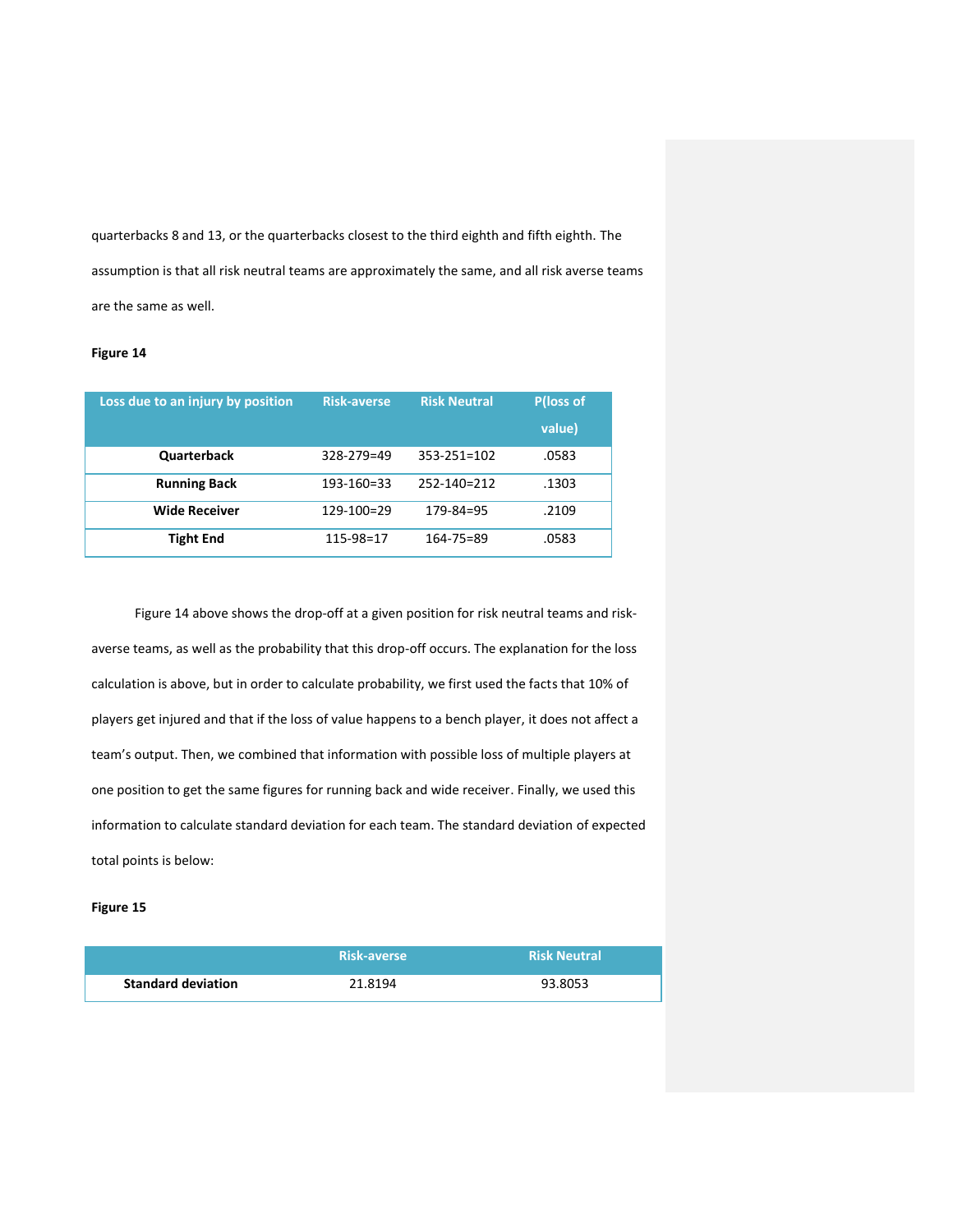This clearly shows the trade-off risk-averse owners are making between increased mean and lower uncertainty. However, when we apply these standard deviations to the results from Figure 13, we see that even the greater certainty might not be particularly helpful.

### **Figure 16**

| <b>Team</b>    | <b>Risk Aversion</b> | <b>Expected Point</b> | 95% Range | <b>Bottom Limit</b> | <b>Upper</b> |
|----------------|----------------------|-----------------------|-----------|---------------------|--------------|
|                |                      | <b>Total</b>          |           |                     | <b>Limit</b> |
| 1              | High                 | 1002                  | 43.6388   | 980.1806            | 1023.819     |
| $\overline{2}$ | High                 | 1190                  | 43.6388   | 1168.1806           | 1211.819     |
| 3              | High                 | 1040                  | 43.6388   | 1018.1806           | 1061.819     |
| 4              | High                 | 1301                  | 43.6388   | 1279.1806           | 1322.819     |
| 5              | High                 | 1356                  | 43.6388   | 1334.1806           | 1377.819     |
| 6              | High                 | 1409                  | 43.6388   | 1387.1806           | 1430.819     |
| 7              | Low                  | 1398                  | 187.611   | 1304.1947           | 1491.805     |
| 8              | Low                  | 1394                  | 187.611   | 1300.1947           | 1487.805     |
| 9              | Low                  | 1410                  | 187.611   | 1316.1947           | 1503.805     |
| 10             | Low                  | 1523                  | 187.611   | 1429.1947           | 1616.805     |

# *Analysis of Draft Results*

These points seem to show the value of a strong positional schematic. Risk neutral teams were rewarded in this system by being able to consistently outbid risk-averse teams, but these teams were unable to bid on many high quality players. Because the auction runs from good players to bad ones, usually based on relative value rather than pure points, owners like 8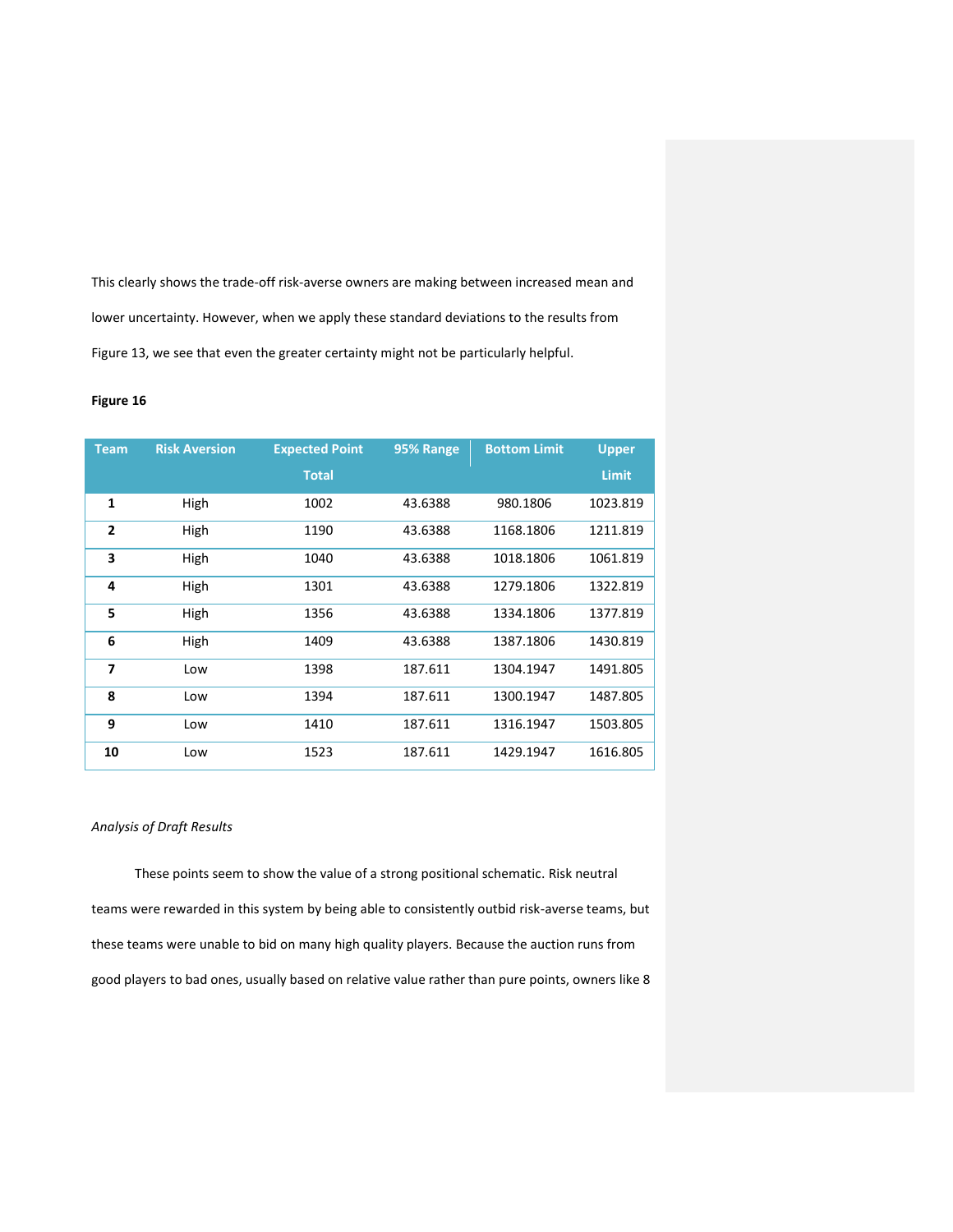and 10 swoop in early, bid up a player, and win him. They soon lose money and are very limited for the majority of the auction. It is important we remember that every owner has to fill all twelve of his roster spots and that every player commands at least one dollar. That means the maximum an owner can spend on one player is not \$200 as the salary cap implies, but rather \$189. Therefore, when an owner spends heavily in the beginning of a draft, he is severely handicapped during the middle, as evidenced by teams 8 and 10. Team 10 bid and won the top two players available (Aaron Rodgers and Chris Johnson), but was left with only fifty dollars to fill ten roster spots, four of which were in his starting lineup. Owner 8 used a similar style, drafting four of the next five players, including two quarterbacks. A league like this does not incentivize having multiple quarterbacks, meaning the lack of sophisticated positional influences was truly damaging. Positional influences are most important with quarterback and tight ends because most leagues only play with one player at each position. Quarterback is, therefore, the most damaging position to have weak positional influencesThis fits almost exactly with the risk-averse owner's model developed earlier. Risk neutral owners bid early, and risk-averse owners are able to take advantage in the middle rounds of bidding.

Another interesting detail is that Teams 8 and 10 often ended up bidding head to head, pushing the price up between the two because both were risk neutral and had high price ceilings. To see the effects of risk neutral bidding, I ran an auction with owner 10 and nine owners who were identical to owner 6. In this scenario, Owner 10 was able to retain several good players for a relatively low price because the other owners had much lower maximum prices. The result was a very high expected point total for team 10 – 1623. In short, if every other owner is risk-averse, bidding in a risk neutral manner can be extremely effective.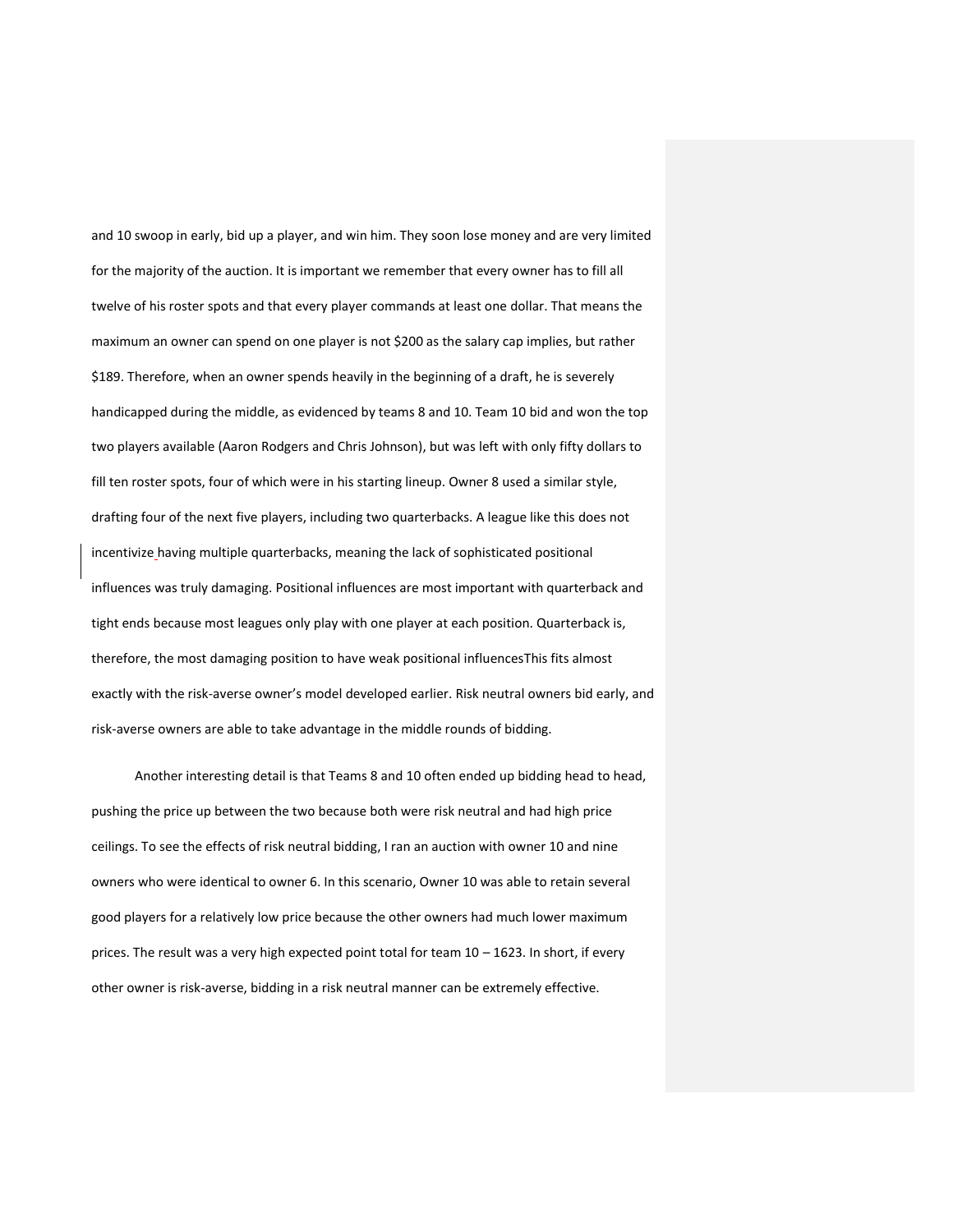The results seem to reiterate that Team 10 is consistently fairly strong, indicating that that the high risk aversion coefficient was high enough to be irrational and that in most environments, value based drafting and risk neutrality was an optimal tactic combination for increasing utility. However, in an environment with multiple risk neutral bidders, bidding with risk aversion might be an optimal strategy. For example, Team 6 was able to take advantage of the bidding wars between the two riskier owners and came away with a very good likelihood of success, as is evidenced by Figure 16.

### **Conclusion**

Fantasy owners often appear too risk-averse, as was illustrated by the difference between the coefficient on the regression of the fantasy auction prices on fantasy value and the calculated risk expected. The auction simulations supported the idea that risk aversion values are too high. The lower risk aversion values were far more successful in drafting a team with a higher point total, implying a higher expected utility. It also appears that having strong positional influences, as well as a value based drafting strategy is the best way to obtain a team with high output.

### *Limitations*

This study includes several key limitations, mostly due to the difficulties of a more complete analysis. For example, most owners make minor adjustments to their teams week by week. This is possible because NFL teams play only once per week and a player has different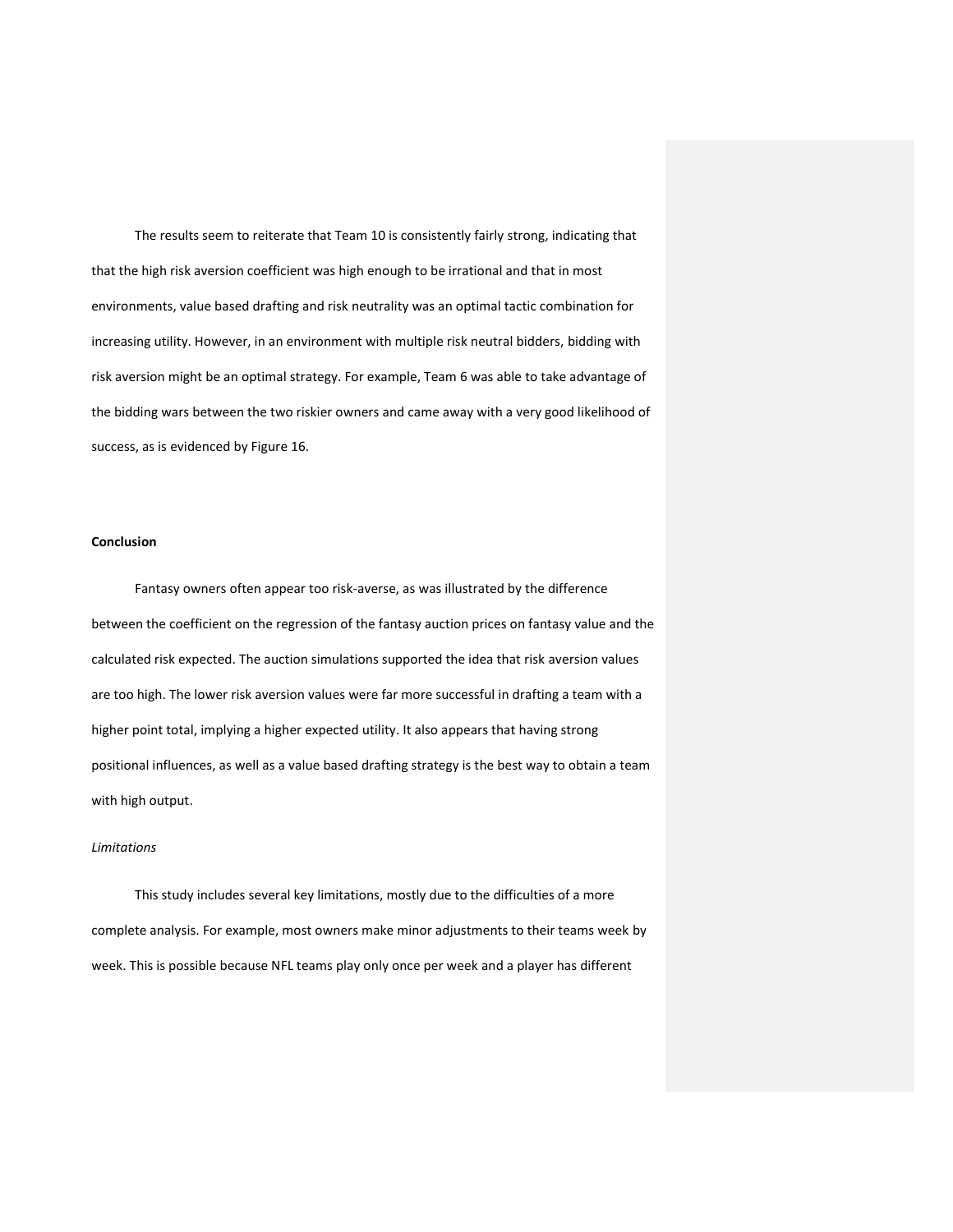expectations against different teams. These changes, however, would be extremely difficult to consider when determining final point totals because they require a model for performance against a given team, which requires many inputs to develop. Moreover, final point totals are not always the metric for success in a league. Instead, teams are often paired against each other, playing a "matchup" once a week. The team with the higher point total in that week wins the matchup. League champions are often determined by winning percentage (or record) over a season. This system is very common in fantasy football leagues but is very difficult to model. Ultimately, the strong correlation between point total and winning percentage makes such a model effectively unnecessary. The largest limitation, however, is the incomplete analysis of injury and actual utility. Mean team points are strongly positively correlated with owner's utility, but the actual measure of owner utility is based on probability of winning the league, which can only be determined by simulating multiple seasons and finding probabilities for each draft strategy winning the league.

#### *Extensions*

This study could be extended to looking at the limitations above. It could also be applied to further applications involving real sports leagues in the NFL draft. Many sports gambling options include betting on draft outcomes, and developing a model for that field could prove lucrative. I think the model shown above is helpful for fantasy owners and websites like ESPN to develop their player valuations. These valuations can shape the way people draft, so a more accurate valuation can differentiate a strong, parity-laden league from an unequal one.